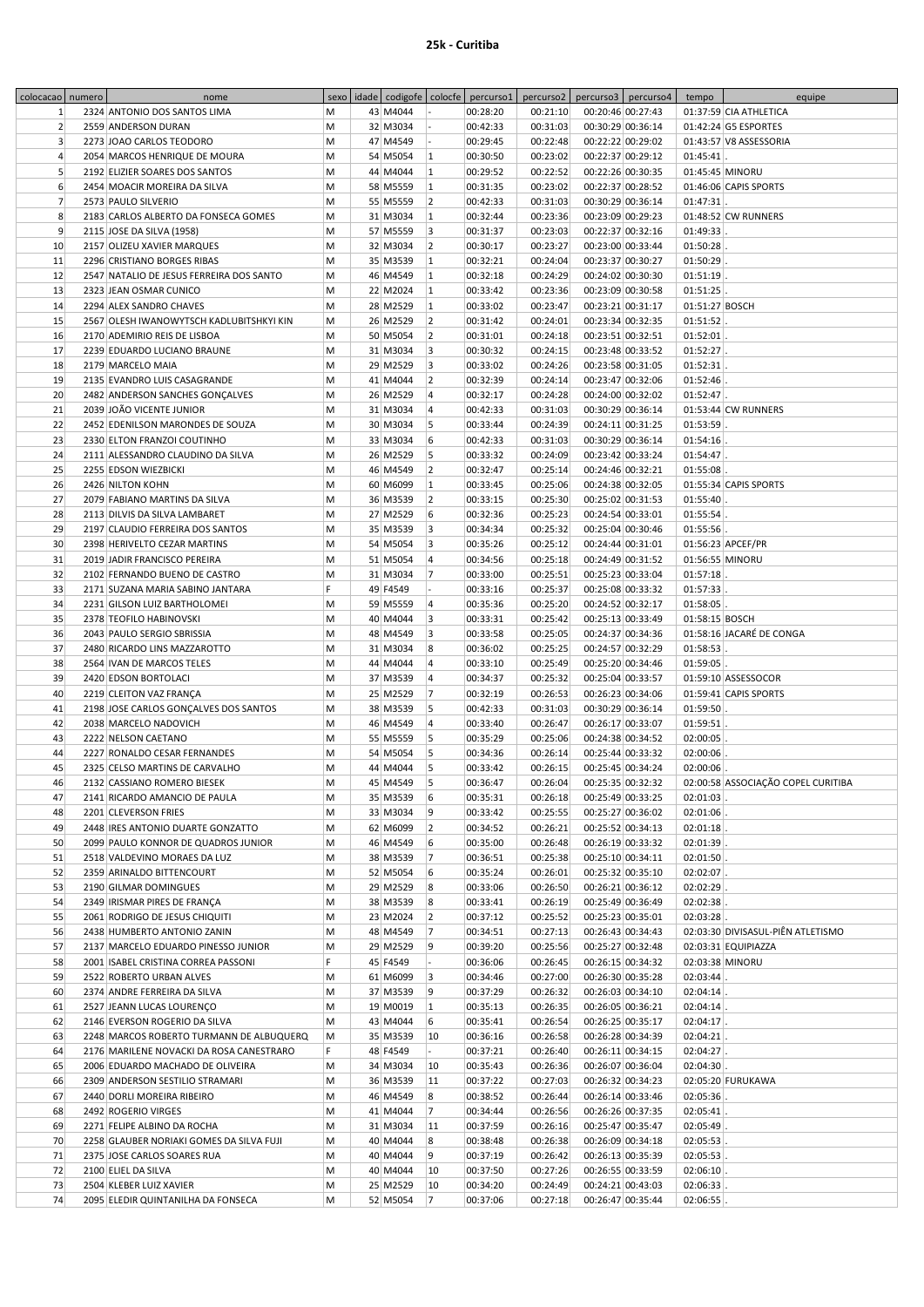| 75  | 2498 CLEVERSON ROCHA                     | M  | 30 M3034    | 12        | 00:39:03 | 00:27:29 | 00:26:58 00:33:28          | 02:06:58     |                                         |
|-----|------------------------------------------|----|-------------|-----------|----------|----------|----------------------------|--------------|-----------------------------------------|
| 76  | 2081 FLAGNER VAZ CAMARGO                 | M  | 5 M0019     | $\vert$ 2 | 00:39:12 | 00:26:40 | 00:26:11 00:35:40          | 02:07:43     |                                         |
| 77  | 2502 BRUNO REAL TOLEDO PIZA              | M  | 32 M3034    | 13        | 00:39:16 | 00:27:27 | 00:26:56 00:34:11          | 02:07:50     |                                         |
| 78  | 2237 FERNANDO RODRIGUES SIQUEIRA         | M  | 44 M4044    | 11        | 00:38:11 | 00:27:45 | 00:27:14 00:35:03          |              | 02:08:13 CENTRO DE CONDICIONAMENTO FÍSI |
| 79  | 2267 ADEMIR MANFROI                      | M  | 63 M6099    | 4         | 00:39:32 | 00:27:04 | 00:26:34 00:35:03          |              | 02:08:13 EQUIPIAZZA                     |
| 80  | 2280 IVAN FONSECA FILHO                  | M  | 39 M3539    | 12        | 00:38:02 | 00:27:47 | 00:27:16 00:35:12          | 02:08:17     |                                         |
| 81  |                                          | M  | 35 M3539    | 13        | 00:40:21 | 00:27:38 |                            | 02:08:33     |                                         |
|     | 2094 MARCO ANTONIO BEUTING OSTROWSKI     |    |             |           |          |          | 00:27:07 00:33:27          |              |                                         |
| 82  | 2591 MARCELO EDUARDO SOUZA               | M  | 15 M0019    | 3         | 00:40:21 | 00:27:38 | 00:27:07 00:33:27          | 02:08:33     |                                         |
| 83  | 2228 CLAUDIO ALFREDO MOURA SILVA         | M  | 45 M4549    | 9         | 00:35:22 | 00:27:49 | 00:27:18 00:38:23          |              | 02:08:52 CORREDORES DO BACACHERI        |
| 84  | 2022 EDSON RUBENS DE ANDRADE             | M  | 52 M5054    | 8         | 00:36:22 | 00:26:58 | 00:26:29 00:39:27          | 02:09:16     |                                         |
| 85  | 2020 SANDRO RAUEN                        | M  | 44 M4044    | 12        | 00:40:58 | 00:27:33 | 00:27:03 00:33:57          |              | 02:09:31 APCEF/PR                       |
| 86  | 2335 ANDRE RICARDO BEATRIZ TORRES        | M  | 41 M4044    | 13        | 00:37:12 | 00:27:44 | 00:27:14 00:37:23          | 02:09:33     |                                         |
| 87  | 2380 GUI ANTONIO DE ANDRADE MOREIRA      | M  | 49 M4549    | 10        | 00:36:36 | 00:28:14 | 00:27:42 00:37:22          | 02:09:54     |                                         |
| 88  | 2139 JAIRO LUIZ GROHE                    | M  | 37 M3539    | 14        | 00:38:30 | 00:28:13 | 00:27:41 00:35:31          | 02:09:55     |                                         |
| 89  | 2235 OZEIAS DOS SANTOS                   | M  | 36 M3539    | 15        | 00:36:28 | 00:27:14 | 00:26:44 00:39:45          | 02:10:11     |                                         |
| 90  | 2348 RICARDO RUBIK                       | M  | 36 M3539    | 16        | 00:35:47 | 00:28:15 | 00:27:43 00:38:30          | 02:10:15     |                                         |
|     |                                          |    |             |           |          |          |                            |              |                                         |
| 91  | 2182 KAUE RODRIGO NASCIMENTO DIAS        | M  | 33 M3034    | 14        | 00:37:07 | 00:28:35 | 00:28:03 00:36:32          | 02:10:17     |                                         |
| 92  | 2339 FERNANDA KLINGENFUSS DE MIRANDA     | F  | 29 F2529    | $\vert$ 1 | 00:39:15 | 00:27:47 | 00:27:16 00:36:04          | 02:10:22     |                                         |
| 93  | 2340 ENIO CESAR DE OLIVEIRA SANTOS       | M  | 35 M3539    | 17        | 00:39:12 | 00:27:48 | 00:27:18 00:36:04          | 02:10:22     |                                         |
| 94  | 2045 NILSON DA ROCHA MONTEIRO            | M  | 40 M4044    | 14        | 00:34:58 | 00:28:16 | 00:27:45 00:39:55          | $02:10:54$ . |                                         |
| 95  | 2063 UBIRAJARA RODRIGUES                 | M  | 45 M4549    | 11        | 00:36:56 | 00:28:16 | 00:27:45 00:37:59          | 02:10:56     |                                         |
| 96  | 2583 MARCELO PIEKARSKI                   | M  | 43 M4044    | 15        | 00:40:05 | 00:27:58 | 00:27:27 00:35:29          |              | 02:10:59 ARS RUNNING                    |
| 97  | 2363 MARSIA SALETE BOLL                  | F  | 50 F5054    | 1         | 00:44:08 | 00:33:08 | 00:32:31 00:21:16          |              | 02:11:03 CAPIS SPORTS                   |
| 98  | 2526 EDSON CORREA ALCARAZ                | M  | 56 M5559    | 6         | 00:37:32 | 00:28:03 | 00:27:31 00:37:58          |              | 02:11:04 CORREDORES DO BACACHERI        |
| 99  | 2468 NEY KATSUMI COELHO DOI              | M  | 34 M3034    | 15        | 00:39:01 | 00:28:23 | 00:27:52 00:35:55          | 02:11:11     |                                         |
| 100 | 2571 AUGUSTO CESAR DE FREITAS MAZUR      | M  | 34 M3034    | 16        | 00:38:13 | 00:28:29 | 00:27:57 00:36:32          | 02:11:11     |                                         |
|     |                                          |    |             |           |          |          |                            |              |                                         |
| 101 | 2068 MARCOS ANTONIO ROMEIRO MARINHO JUNI | M  | 42 M4044    | 16        | 00:38:31 | 00:28:02 | 00:27:31 00:37:08          | 02:11:12     |                                         |
| 102 | 2338 WALTER CARDOSO DOS SANTOS FILHO     | M  | 44 M4044    | 17        | 00:38:07 | 00:28:20 | 00:27:49 00:37:39          | $02:11:55$ . |                                         |
| 103 | 2138 MARCELO DE OLIVEIRA                 | M  | 45 M4549    | 12        | 00:37:42 | 00:28:47 | 00:28:16 00:37:13          |              | 02:11:58 EQUIPIAZZA                     |
| 104 | 2106 MARCELO YUJI MACHADO                | M  | 25 M2529    | 11        | 00:36:18 | 00:28:31 | 00:27:59 00:39:18          |              | 02:12:06 APCEF/PR                       |
| 105 | 2098 SANDRO ALBERTO CARDOSO DA CRUZ      | M  | 38 M3539    | 18        | 00:42:34 | 00:27:55 | 00:27:23 00:34:17          | 02:12:09     |                                         |
| 106 | 2154 JEFERSON STRUJAK                    | M  | 35 M3539    | 19        | 00:41:07 | 00:28:18 | 00:27:47 00:35:05          | 02:12:17     |                                         |
| 107 | 2149 CASSIO DO NASCIMENTO FONSECA        | M  | 26 M2529    | 12        | 00:37:43 | 00:28:16 | 00:27:44 00:38:38          | $02:12:21$ . |                                         |
| 108 | 2116 THIAGO AUGUSTO KAVIATKOSKI          | M  | 30 M3034    | 17        | 00:39:06 | 00:27:33 | 00:27:03 00:38:40          | 02:12:22     |                                         |
| 109 | 2384 FLAVIO DOMINGOS                     | M  | 44 M4044    | 18        | 00:41:43 | 00:27:50 | 00:27:19 00:35:38          | 02:12:30     |                                         |
| 110 | 2471 VINICIUS EDUARDO CARDOSO            | M  | 41 M4044    | 19        | 00:39:55 | 00:28:21 | 00:27:49 00:36:27          | 02:12:32     |                                         |
|     |                                          | M  |             | 9         |          |          |                            |              |                                         |
| 111 | 2242 CARLOS ROBERTO VIANA                |    | 50 M5054    |           | 00:39:31 | 00:28:20 | 00:27:48 00:37:00          | 02:12:39     |                                         |
| 112 | 2533 MARCELO JOSE WOJTECKI               | M  | 33 M3034    | 18        | 00:40:15 | 00:27:45 | 00:27:14 00:37:49          | 02:13:03     |                                         |
| 113 | 2402 DANIEL SANTOS DE OLIVEIRA           | M  | 31 M3034    | 19        | 00:48:17 | 00:27:52 | 00:27:21 00:29:36          | 02:13:06     |                                         |
| 114 | 2553 FABRICIO SIMÃO DA SILVA             | M  | 38 M3539    | 20        | 00:42:36 | 00:28:06 | 00:27:34 00:34:51          | 02:13:07     |                                         |
| 115 | 2459 LUIS FERNANDO OVCAR                 | M  | 46 M4549    | 13        | 00:41:25 | 00:28:08 | 00:27:37 00:36:23          | 02:13:33     |                                         |
| 116 | 2575 WILSON DE OLIVEIRA MOHR             | M  | 42 M4044    | 20        | 00:39:18 | 00:28:21 | 00:27:49 00:38:18          | 02:13:46     |                                         |
| 117 | 2172 JOSELITO PASCOAL KALINOWSKI         | M  | 53 M5054    | 10        | 00:41:04 | 00:28:35 | 00:28:04 00:36:04          | 02:13:47     |                                         |
| 118 | 2264 EROS BERG FERREIRA DO AMARAL        | M  | 43 M4044    | 21        | 00:38:05 | 00:29:30 | 00:28:58 00:37:19          |              | 02:13:52 COLÉGIO AGRÍCOLA DA LAPA       |
| 119 | 2087 GUSTAVO LEAL BINATI                 | M  | 28 M2529    | 13        | 00:41:22 | 00:28:52 | 00:28:20 00:35:20          | 02:13:54     |                                         |
| 120 | 2467 RONALDO SANTOS                      | M  | 41 M4044    | 22        | 00:37:14 | 00:28:36 | 00:28:05 00:40:20          |              | 02:14:15 MINORU                         |
| 121 | 2287 JAIRO VIEIRA DE JESUS               | M  | 39 M3539 21 |           | 00:40:02 |          | 00:28:32 00:28:00 00:37:54 | 02:14:28     |                                         |
|     |                                          |    |             |           |          |          |                            |              |                                         |
| 122 | 2487 LUIS EDUARDO RAUSCHER               | M  | 41 M4044    | 23        | 00:42:03 | 00:28:45 | 00:28:13 00:35:32          | $02:14:33$ . |                                         |
| 123 | 2216 SERGIO KNAPIK                       | M  | 47 M4549    | 14        | 00:39:33 | 00:28:47 | 00:28:16 00:38:05          | $02:14:41$ . |                                         |
| 124 | 2486 FELIPE CRESTANI                     | M  | 36 M3539    | 22        | 00:39:57 | 00:28:28 | 00:27:57 00:38:21          | 02:14:43     |                                         |
| 125 | 2291 AECIO RODRIGO DOS SANTOS            | M  | 30 M3034    | 20        | 00:42:33 | 00:31:03 | 00:30:29 00:36:14          | $02:14:50$ . |                                         |
| 126 | 2030 ALESSANDRO FERREIRA MACHADO         | M  | 26 M2529    | 14        | 00:38:03 | 00:29:14 | 00:28:41 00:38:53          | $02:14:51$ . |                                         |
| 127 | 2383 ALEXANDRE JOSE SOARES PEREIRA       | M  | 42 M4044    | 24        | 00:41:09 | 00:28:52 | 00:28:19 00:36:40          | $02:15:00$ . |                                         |
| 128 | 2008 GILMAR ANTONIO ARNOLD               | M  | 57 M5559    | 7         | 00:39:37 | 00:29:29 | 00:28:56 00:37:03          |              | 02:15:05 MINORU                         |
| 129 | 2346 JOÃO NORBERTO DOS SANTOS JUNIOR     | M  | 35 M3539    | 23        | 00:41:11 | 00:28:47 | 00:28:15 00:36:54          |              | 02:15:07 MAXXYMA ASSESSORIA ESPORTIVA   |
| 130 | 2430 PAULO ROBERTO DE MORAES             | М  | 53 M5054    | 11        | 00:42:47 | 00:28:53 | 00:28:20 00:35:35          |              | 02:15:35 CORREDORES DO BACACHERI        |
| 131 | 2082 FELIPPE MOURA FERREIRA              | M  | 30 M3034    | 21        | 00:38:53 | 00:29:16 | 00:28:43 00:38:52          | $02:15:44$ . |                                         |
| 132 | 2327 JAIR EVANGELISTA                    | M  | 53 M5054    | 12        | 00:37:35 | 00:29:15 | 00:28:43 00:40:29          |              | 02:16:02 APCEF/PR                       |
| 133 | 2028 VIVIANE MELISSA PORTELLA LANG       | F  | 39 F3539    | $\vert$ 1 | 00:39:58 | 00:29:06 | 00:28:33 00:38:35          | $02:16:12$ . |                                         |
|     |                                          |    |             |           |          |          |                            |              |                                         |
| 134 | 2298 JOSE AUGUSTO BOSCARDIN              | M  | 45 M4549    | 15        | 00:40:14 | 00:29:22 | 00:28:50 00:37:52          | 02:16:18     |                                         |
| 135 | 2446 GILBERTO DOS SANTOS                 | M  | 34 M3034    | 22        | 00:43:35 | 00:28:39 | 00:28:07 00:35:58          | 02:16:19     |                                         |
| 136 | 2212 MAYCON LUIZ DA LUZ                  | M  | 31 M3034    | 23        | 00:41:41 | 00:29:31 | 00:28:59 00:36:24          | 02:16:35     |                                         |
| 137 | 2435 MARIA CELIA DA SILVA CHAVES         | F. | 35 F3539    | 2         | 00:39:45 | 00:29:06 | 00:28:34 00:39:16          | $02:16:41$ . |                                         |
| 138 | 2447 HENRIQUE ALESSON FERREIRA BABES     | M  | 27 M2529    | 15        | 00:42:45 | 00:28:38 | 00:28:07 00:37:21          | 02:16:51     |                                         |
| 139 | 2470 PAULO CESAR INONE                   | M  | 52 M5054    | 13        | 00:41:34 | 00:28:28 | 00:27:57 00:38:56          | 02:16:55     |                                         |
| 140 | 2123 SERGIO RODRIGO ALVES BANDEIRA       | M  | 31 M3034    | 24        | 00:41:41 | 00:29:31 | 00:28:59 00:36:49          | 02:17:00     |                                         |
| 141 | 2128 ALEXANDRE RADATZ                    | M  | 46 M4549    | 16        | 00:42:33 | 00:31:03 | 00:30:29 00:36:14          | $02:17:17$ . |                                         |
| 142 | 2421 MARCIO DA SILVA ALCANTARA           | M  | 42 M4044    | 25        | 00:36:36 | 00:29:12 | 00:28:39 00:43:06          | $02:17:33$ . |                                         |
| 143 | 2214 THIAGO AUGUSTO GONÇALVES PINTO      | M  | 33 M3034    | 25        | 00:51:31 | 00:25:46 | 00:25:17 00:35:28          |              | 02:18:02 APCEF/PR                       |
|     |                                          |    |             |           |          |          |                            |              |                                         |
| 144 | 2473 GIULIANO ANTONIO MAKIOSZEK          | M  | 43 M4044    | 26        | 00:37:34 | 00:30:17 | 00:29:44 00:40:29          | $02:18:04$ . |                                         |
| 145 | 2347 LEANDRO MELO DE ANDRADE             | M  | 37 M3539    | 24        | 00:42:27 | 00:28:56 | 00:28:24 00:38:30          |              | 02:18:17 PÉ NO ASFALTO                  |
| 146 | 2062 RONDINELLI RODRIGUES DA SILVA       | M  | 37 M3539    | 25        | 00:35:10 | 00:30:06 | 00:29:32 00:43:49          | $02:18:37$ . |                                         |
| 147 | 2104 ITAMAR ARCO DE ARRUDA               | М  | 40 M4044    | 27        | 00:40:13 | 00:29:43 | 00:29:10 00:39:39          | $02:18:45$ . |                                         |
| 148 | 2065 SIMONE MARIA PIVA BATISTA           | F. | 43 F4044    | 1         | 00:41:17 | 00:29:49 | 00:29:15 00:38:27          |              | 02:18:48 ASSESSOCOR                     |
| 149 | 2015 ANTENOR DA SILVA FERREIRA NETO      | M  | 48 M4549    | 17        | 00:45:56 | 00:35:32 | 00:34:52 00:22:30          | 02:18:50     |                                         |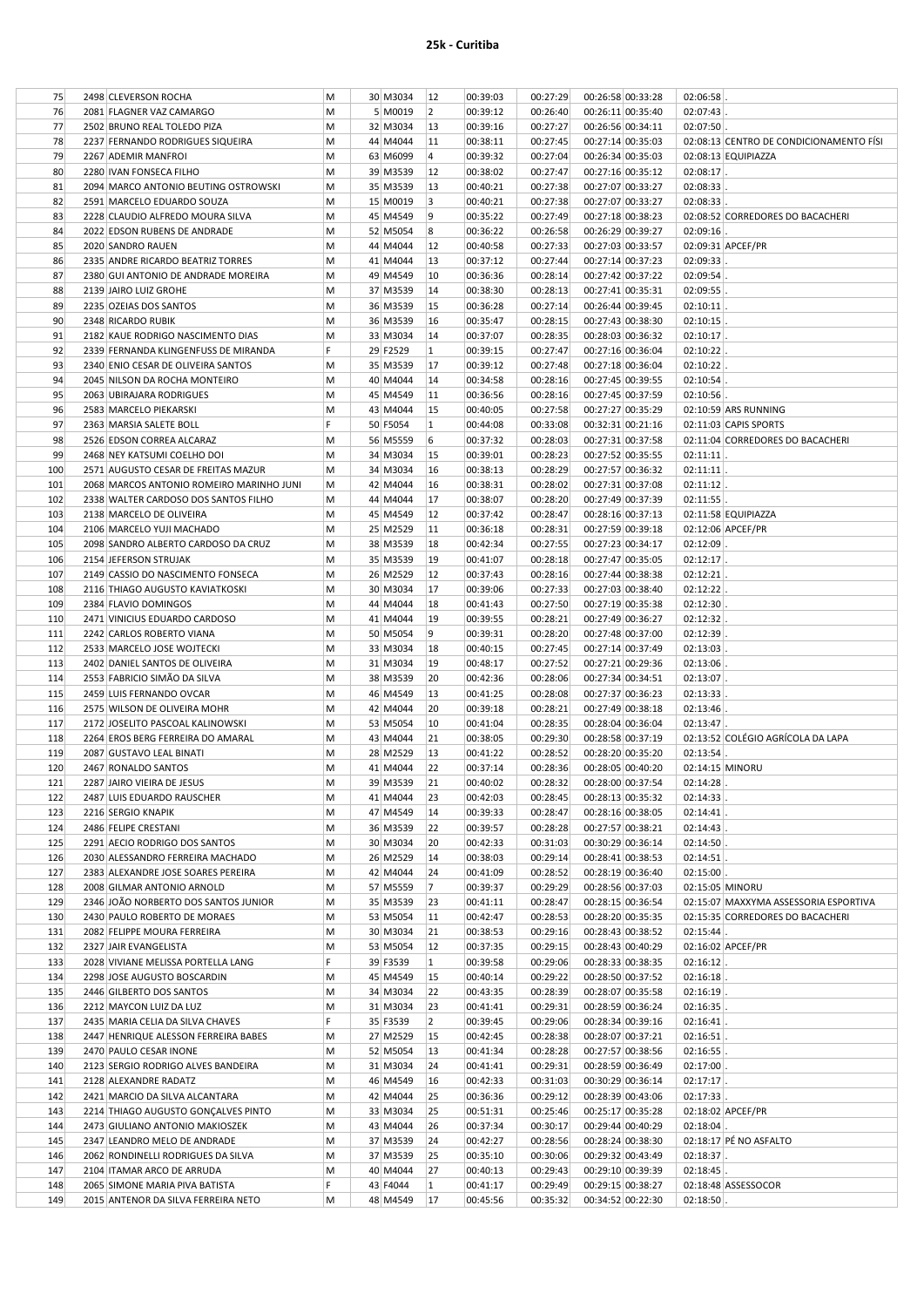| 150 | 2174 JOÃO SILVIO KOGIN                   | M | 62 M6099 | 5              | 00:42:33 | 00:31:03 | 00:30:29 00:36:14          | 02:18:50     |                                       |
|-----|------------------------------------------|---|----------|----------------|----------|----------|----------------------------|--------------|---------------------------------------|
| 151 | 2209 AMAURI BRAZ                         | M | 67 M6099 | 6              | 00:42:33 | 00:31:03 | 00:30:29 00:36:14          | 02:18:51     |                                       |
| 152 | 2097 HELTON VALDEZ DE ARAUJO             | M | 39 M3539 | 26             | 00:42:33 | 00:31:03 | 00:30:29 00:36:14          |              | 02:19:09 V8 ASSESSORIA                |
| 153 | 2386 CLEVERSON MUSSHOPH DOS SANTOS       | M | 32 M3034 | 26             | 00:41:53 | 00:29:09 | 00:28:37 00:39:39          | 02:19:18     |                                       |
| 154 | 2354 RICARDO LUIZ FERREIRA MARCOLINO     | M | 44 M4044 | 28             | 00:43:12 | 00:29:27 | 00:28:54 00:38:02          | 02:19:35     |                                       |
| 155 | 2167 ROBSOM LUIZ DA SILVA ANQUIZES       | M | 36 M3539 | 27             | 00:40:34 | 00:30:31 | 00:29:57 00:38:51          | 02:19:53     |                                       |
| 156 | 2153 CARLOS ALBERTO GIACOMITTI           | M | 52 M5054 | 14             | 00:38:57 | 00:29:16 | 00:28:43 00:43:10          |              | 02:20:06 SULGIRO ASSESSORIA ESPORTIVA |
| 157 | 2505 JOELCIO JUNGLES DE CARVALHO         | M | 47 M4549 | 18             | 00:40:15 | 00:30:24 | 00:29:50 00:39:46          |              | 02:20:15 VIP RUNNERS                  |
| 158 | 2251 WILSON MOACIR BOITENA               | M | 47 M4549 | 19             | 00:39:11 | 00:28:58 | 00:28:25 00:43:45          | 02:20:19     |                                       |
| 159 | 2281 LAIS PABRIÇA SANTOS                 | F | 26 F2529 | 2              | 00:42:15 | 00:30:04 | 00:29:31 00:38:29          | 02:20:19     |                                       |
| 160 | 2311 GUILHERME ZANATTA BARON             | M | 38 M3539 | 28             | 00:45:30 | 00:29:31 | 00:28:58 00:36:30          | 02:20:29     |                                       |
| 161 | 2578 VITOR DE OLIVEIRA MORETTI           | M | 34 M3034 | 27             | 00:39:23 | 00:28:57 | 00:28:25 00:43:46          | 02:20:31     |                                       |
| 162 | 2120 GRAZIELLA COSTA GONÇALVES           | F | 32 F3034 | $\vert$ 1      | 00:41:05 | 00:30:11 | 00:29:38 00:39:46          | 02:20:40     |                                       |
| 163 | 2302 MAURICIO PINTO NOBRE                | M | 41 M4044 | 29             | 00:43:03 | 00:29:39 | 00:29:06 00:39:11          | 02:20:59     |                                       |
| 164 | 2449 LEANDRO PAULETTO                    | M | 35 M3539 | 29             | 00:42:43 | 00:29:19 | 00:28:46 00:40:11          | 02:20:59     |                                       |
| 165 | 2025 KAIO MURILO DOS SANTOS              | M | 28 M2529 | 16             | 00:41:30 | 00:30:04 | 00:29:31 00:40:09          | 02:21:14     |                                       |
| 166 | 2090 MARLO MARCIO CARVALHO               | M | 38 M3539 | 30             | 00:42:45 | 00:29:47 | 00:29:14 00:39:30          | 02:21:16     |                                       |
| 167 | 2322 ROGERIO DE SOUZA HILARIO            | M | 37 M3539 | 31             | 00:36:35 | 00:30:17 | 00:29:43 00:44:42          | 02:21:17     |                                       |
| 168 | 2129 DONIS GONÇALVES DO NASCIMENTO       | M | 45 M4549 | 20             | 00:38:39 | 00:30:31 | 00:29:57 00:42:24          | 02:21:31     |                                       |
| 169 | 2243 JOAO CLAUDIO SCHENA                 | M | 37 M3539 | 32             | 00:40:46 | 00:30:15 | 00:29:41 00:40:49          | 02:21:31     |                                       |
| 170 | 2329 ANTONIO CARLOS BUCHMAN FILHO        | M | 56 M5559 | 8              | 00:40:51 | 00:29:04 | 00:28:32 00:43:16          |              | 02:21:43 V8 ASSESSORIA                |
| 171 | 2419 MARCELO BURDA DOS ANJOS             | M | 34 M3034 | 28             | 00:41:48 | 00:30:10 | 00:29:36 00:40:09          | 02:21:43     |                                       |
| 172 | 2055 GUSTAVO MAIA RUSSI                  | M | 30 M3034 | 29             | 00:43:50 | 00:28:42 | 00:28:11 00:41:11          |              | 02:21:54 ACADEMIA SWIMEX              |
| 173 | 2541 MAXIMILIAN FORLIN                   | M | 52 M5054 | 15             | 00:42:33 | 00:31:03 | 00:30:29 00:36:14          | 02:21:55     |                                       |
| 174 | 2016 JOSÉ ARISTOTELES CARNEIRO OLIVEIRA  | M | 49 M4549 | 21             | 00:42:08 | 00:30:05 | 00:29:31 00:40:16          |              | 02:22:00 MINORU                       |
| 175 | 2305 FABIANO TEIS CORREA                 | M | 41 M4044 | 30             | 00:42:37 | 00:30:09 | 00:29:36 00:39:47          | 02:22:09     |                                       |
| 176 | 2180 JOÃO PAULO MALINOWSKI TIZOTI        | M | 30 M3034 | 30             | 00:42:49 | 00:30:37 | 00:30:02 00:38:42          | 02:22:10     |                                       |
| 177 | 2582 JOAQUIM APARECIDO DA SILVA          | M | 52 M5054 | 16             | 00:39:33 | 00:29:25 | 00:28:52 00:44:27          | 02:22:17     |                                       |
| 178 | 2285 MARCO ANTONIO DOS SANTOS            | M | 39 M3539 | 33             | 00:40:46 | 00:30:15 | 00:29:41 00:41:37          | 02:22:19     |                                       |
| 179 | 2460 FRANCISCO MARCELO FERNANDES         | M | 39 M3539 | 34             | 00:40:38 | 00:30:26 | 00:29:53 00:41:22          | 02:22:19     |                                       |
| 180 | 2394 PAULO CESAR NADOLNY                 | M | 47 M4549 | 22             | 00:41:19 | 00:30:23 | 00:29:50 00:40:49          | 02:22:21     |                                       |
| 181 | 2376 LEANDRO FONTANA PIRES               | M | 21 M2024 | 3              | 00:42:33 | 00:31:03 | 00:30:29 00:36:14          | 02:22:38     |                                       |
| 182 | 2256 JOAO KRASNHAK                       | M | 44 M4044 | 31             | 00:42:06 | 00:30:48 | 00:30:13 00:39:40          | 02:22:47     |                                       |
| 183 | 2133 AURELIO SIELSKI                     | M | 53 M5054 | 17             | 00:38:46 | 00:30:17 | 00:29:43 00:44:03          | 02:22:49     |                                       |
| 184 | 2387 EDSON JOSE GONÇALVES                | M | 42 M4044 | 32             | 00:37:52 | 00:30:32 | 00:29:58 00:44:27          | 02:22:49     |                                       |
| 185 | 2158 HUGO LUIS NEGRELLO                  | M | 48 M4549 | 23             | 00:38:32 | 00:29:55 | 00:29:21 00:45:06          | 02:22:54     |                                       |
| 186 | 2295 SILVIO ALEXSANDRO KRINSKI           | M | 41 M4044 | 33             | 00:41:27 | 00:30:38 | 00:30:03 00:40:58          | 02:23:06     |                                       |
| 187 | 2385 ALESSANDRA DOS SANTOS VIEIRA GARCIA | F | 34 F3034 | $\overline{2}$ | 00:39:52 | 00:31:12 | 00:30:37 00:41:25          |              | 02:23:06 JACARÉ DE CONGA              |
| 188 | 2382 DOMINGOS PINTO MARTINS              | M | 62 M6099 | 17             | 00:41:09 | 00:30:33 | 00:29:59 00:41:32          | 02:23:13     |                                       |
| 189 | 2405 RODRIGO GONÇALVES FERREIRA          | M | 39 M3539 | 35             | 00:40:21 | 00:30:47 | 00:30:13 00:41:53          |              | 02:23:14 PÉ NO ASFALTO                |
| 190 | 2521 JOÃO SOARES MOTA                    | M | 55 M5559 | 9              | 00:40:40 | 00:30:30 | 00:29:56 00:42:20          | 02:23:26     |                                       |
| 191 | 2429 LUIZ FERNANDO FREITAS SILVEIRA      | M | 58 M5559 | 10             | 00:40:25 | 00:31:02 | 00:30:27 00:41:42          |              | 02:23:36 MINORU                       |
| 192 | 2018 GUILHERME SEITI SUGUIMATSU          | M | 32 M3034 | 31             | 00:39:26 | 00:30:21 | 00:29:47 00:44:04          | $02:23:38$ . |                                       |
| 193 | 2240 VALQUIRIA BASTOS                    | F | 39 F3539 | 3              | 00:40:35 | 00:32:21 | 00:31:46 00:38:56          | $02:23:38$ . |                                       |
| 194 | 2160 RICARDO TEIXEIRA                    | M | 35 M3539 | 36             | 00:37:33 | 00:31:01 | 00:30:26 00:44:39          |              | 02:23:39 BALA PERDIDA                 |
| 195 | 2161 NILCEU RIBEIRO DO NASCIMENTO        | M | 53 M5054 | 18             | 00:38:56 | 00:29:56 | 00:29:22 00:45:27          | 02:23:41     |                                       |
| 196 | 2144 SAMUEL MACIEL SOARES                | M | 54 M5054 | 19             | 00:44:42 |          | 00:30:30 00:29:57 00:38:38 | $02:23:47$ . |                                       |
| 197 | 2145 LAWRENCE FERREIRA CORDEIRO          | M | 41 M4044 | 34             | 00:44:42 | 00:30:30 | 00:29:57 00:38:38          | $02:23:47$ . |                                       |
| 198 | 2428 ADJUTO DE EUDES FABRI               | M | 48 M4549 | 24             | 00:39:29 | 00:31:14 | 00:30:40 00:42:39          |              | 02:24:02 MINORU                       |
| 199 | 2569 ROBSON LEAL AMORIM                  | M | 44 M4044 | 35             | 00:42:39 | 00:30:37 | 00:30:03 00:40:46          |              | 02:24:05 JACARÉ DE CONGA              |
| 200 | 2536 MILENE GABRIELA BECHER CANTERGIANI  | F | 25 F2529 | 3              | 00:45:20 | 00:30:54 | 00:30:19 00:37:33          | 02:24:06     |                                       |
| 201 | 2304 PAULO D'ASSUMPÇÃO ZANIOL            | M | 51 M5054 | 20             | 00:41:16 | 00:31:04 | 00:30:29 00:41:20          | $02:24:09$ . |                                       |
| 202 | 2367 EDUARDO GRAF                        | M | 46 M4549 | 25             | 00:42:33 | 00:31:03 | 00:30:29 00:36:14          | $02:24:09$ . |                                       |
| 203 | 2175 DENIZE CAMILO                       | F | 41 F4044 | 2              | 00:42:53 | 00:31:21 | 00:30:47 00:39:12          |              | 02:24:13 DX ASSESSORIA ESPORTIVA      |
| 204 | 2259 EVELIN COSTA DE MATOS               | F | 37 F3539 | 4              | 00:40:12 | 00:31:33 | 00:30:58 00:41:37          | 02:24:20     |                                       |
| 205 | 2092 WAGNER LUIZ DA CRUZ                 | M | 39 M3539 | 37             | 00:42:36 | 00:30:39 | 00:30:05 00:41:23          |              | 02:24:43 JACARÉ DE CONGA              |
| 206 | 2441 BENTO BARBOSA BEZERRA               | M | 73 M6099 | 8              | 00:39:57 | 00:31:39 | 00:31:03 00:42:05          | $02:24:44$ . |                                       |
| 207 | 2080 HUGO LEONARDO KLEY                  | M | 38 M3539 | 38             | 00:41:57 | 00:31:04 | 00:30:30 00:41:21          | $02:24:52$ . |                                       |
| 208 | 2371 PAULO ROBERTO RIBEIRO               | M | 48 M4549 | 26             | 00:43:56 | 00:30:40 | 00:30:05 00:40:16          |              | 02:24:57 CAPIS SPORTS                 |
| 209 | 2131 ANTONIO CARLOS ANNIES               | M | 45 M4549 | 27             | 00:42:26 | 00:30:38 | 00:30:04 00:42:03          | 02:25:11     |                                       |
| 210 | 2148 MARCIO KNOBLAUCH                    | M | 48 M4549 | 28             | 00:41:45 | 00:31:24 | 00:30:50 00:41:29          | $02:25:28$ . |                                       |
| 211 | 2125 JOSLEI LUIZ DE CARVALHO             | M | 52 M5054 | 21             | 00:43:46 | 00:31:22 | 00:30:48 00:39:38          | $02:25:34$ . |                                       |
| 212 | 2316 EVERSON DE ALMEIDA LEÃO             | M | 31 M3034 | 32             | 00:43:18 | 00:30:23 | 00:29:50 00:42:14          | $02:25:45$ . |                                       |
| 213 | 2143 CELSO NICOLAU PALIVODA              | M | 33 M3034 | 33             | 00:39:27 | 00:32:39 | 00:32:03 00:41:48          |              | 02:25:57 EQUIPIAZZA                   |
| 214 | 2554 OSVALDO NALLIN DUARTE               | M | 63 M6099 | 9              | 00:44:37 | 00:31:22 | 00:30:48 00:39:12          | $02:25:59$ . |                                       |
| 215 | 2497 ELIANE DE VARGAS                    | F | 60 F6099 | $\vert$ 1      | 00:42:33 | 00:31:46 | 00:31:11 00:40:51          | $02:26:21$ . |                                       |
| 216 | 2034 NEWTON LUIZ DA CUNHA                | M | 61 M6099 | 10             | 00:42:46 | 00:36:05 | 00:35:25 00:32:14          |              | 02:26:30 MINORU                       |
| 217 | 2299 THIAGO BORGES                       | M | 35 M3539 | 39             | 00:42:21 | 00:31:24 | 00:30:50 00:42:29          | $02:27:04$ . |                                       |
| 218 | 2002 REGINALDO LEITE DE CARVALHO         | M | 53 M5054 | 22             | 00:42:55 | 00:31:41 | 00:31:06 00:41:23          |              | 02:27:05 EQUIPE TAKEDA                |
| 219 | 2007 ANTONIO DONIAK FILHO                | M | 63 M6099 | 11             | 00:40:16 | 00:30:49 | 00:30:14 00:45:46          | 02:27:05     |                                       |
| 220 |                                          |   | 51 M5054 | 23             | 00:41:58 | 00:31:42 | 00:31:07 00:42:19          | $02:27:06$ . |                                       |
|     | 2078 JOSE CARLOS PEREIRA MARCONI DA SILV | M |          |                |          |          |                            |              |                                       |
| 221 | 2370 ILMAR ANTONIO MOLETTA JUNIOR        | M | 25 M2529 | 17             | 00:44:08 | 00:31:11 | 00:30:36 00:41:30          | $02:27:25$ . |                                       |
| 222 | 2580 MARCOS KOBREN ZANARDINI             | M | 18 M0019 | 4              | 00:40:03 | 00:31:05 | 00:30:31 00:45:57          | $02:27:36$ . |                                       |
| 223 | 2077 REGIANE DOS SANTOS PACINE           | F | 34 F3034 | 3              | 00:43:31 | 00:32:04 | 00:31:29 00:40:40          | $02:27:44$ . |                                       |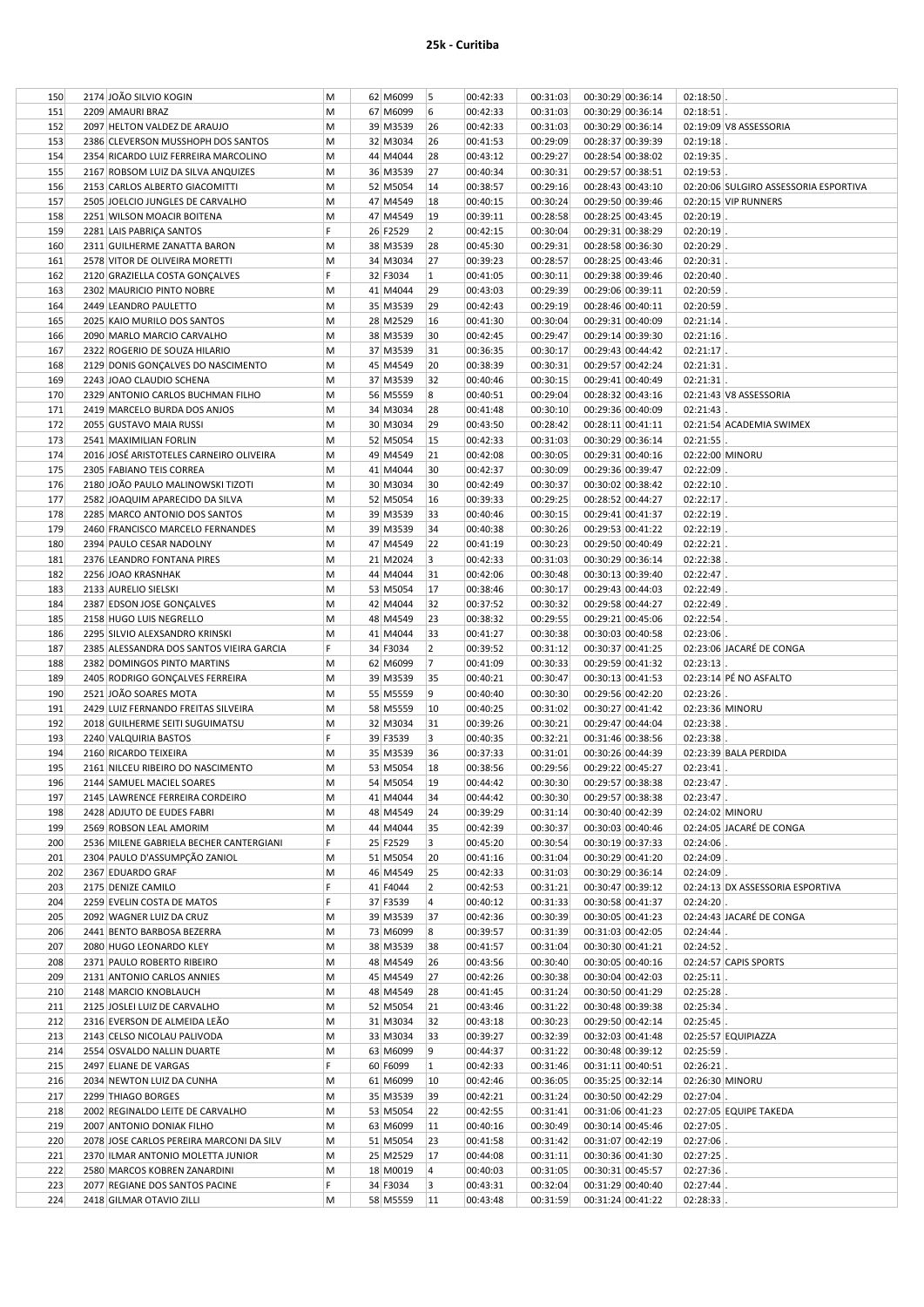| 225 | 2253 ELDIMIR MULLER FILHO                | M  | 44 M4044 | 36             | 00:44:21 | 00:32:25 | 00:31:48 00:40:00 | 02:28:34 HP SPORTS ASSESSORIA ESPORTIVA |
|-----|------------------------------------------|----|----------|----------------|----------|----------|-------------------|-----------------------------------------|
| 226 | 2272 CLOVIS MARCELO DE FRANCA TABORDA    | M  | 48 M4549 | 29             | 00:42:33 | 00:31:03 | 00:30:29 00:36:14 | 02:28:42 CAPIS SPORTS                   |
| 227 | 2466 RODRIGO ANZANELLO FOLTRAN           | M  | 37 M3539 | 40             | 00:46:39 | 00:31:53 | 00:31:18 00:38:55 | 02:28:45                                |
| 228 | 2409 ODAIR JOSE DE CARVALHO              | M  | 38 M3539 | 41             | 00:38:59 | 00:32:02 | 00:31:27 00:46:34 | 02:29:02 BQ RUNNERS                     |
| 229 | 2543 ADEVANIR DE OLIVEIRA                | M  | 36 M3539 | 42             | 00:44:56 | 00:31:40 | 00:31:04 00:41:27 | 02:29:07                                |
| 230 | 2165 MARIANA SICHEL RESENDE              | F  | 42 F4044 | 3              | 00:46:48 | 00:31:55 | 00:31:20 00:39:06 | 02:29:09                                |
|     |                                          | F  |          |                |          |          |                   |                                         |
| 231 | 2215 VIVIANE TEREZINHA NEGRELLO          |    | 43 F4044 | $\overline{4}$ | 00:39:50 | 00:32:48 | 00:32:11 00:44:35 | 02:29:24                                |
| 232 | 2096 MARCIA DE FATIMA OLIVEIRA           | F  | 49 F4549 | 1              | 00:41:27 | 00:32:57 | 00:32:20 00:42:53 | 02:29:37                                |
| 233 | 2407 RODOLFO BESCOROVAINE JUNIOR         | M  | 40 M4044 | 37             | 00:43:26 | 00:31:40 | 00:31:05 00:43:35 | 02:29:46                                |
| 234 | 2027 CLAUDIA CRISTINA CARDOSO DE LIMA    | F  | 45 F4549 | $\overline{2}$ | 00:45:56 | 00:31:45 | 00:31:10 00:41:07 | 02:29:58 ASSOCIAÇÃO COPEL CURITIBA      |
| 235 | 2136 MARTA PALMIRA BUARD                 | F  | 41 F4044 | 5              | 00:43:29 | 00:32:15 | 00:31:39 00:42:44 | 02:30:07                                |
| 236 | 2562 MARCELO MORADORE                    | M  | 36 M3539 | 43             | 00:42:33 | 00:31:03 | 00:30:29 00:36:14 | 02:30:28                                |
| 237 | 2404 ABELARDO NUNES MOTTER               | M  | 37 M3539 | 44             | 00:46:03 | 00:32:10 | 00:31:34 00:40:50 | 02:30:37                                |
| 238 | 2195 ANDRE PILATTI LIMA                  | M  | 29 M2529 | 18             | 00:40:16 | 00:30:24 | 00:29:51 00:50:08 | 02:30:39                                |
| 239 | 2208 RICARDO DE OLIVEIRA ROSA            | M  | 37 M3539 | 45             | 00:46:15 | 00:31:18 | 00:30:44 00:42:41 | 02:30:58                                |
| 240 | 2084 ELDNER DAMIÃO BECKER                | M  | 37 M3539 | 46             | 00:44:58 | 00:31:18 | 00:30:43 00:44:05 | 02:31:04                                |
| 241 | 2276 JOAO RICARDO SEMESKE                | M  | 39 M3539 | 47             | 00:45:42 | 00:35:54 | 00:35:14 00:34:16 | 02:31:06                                |
|     |                                          | F  |          |                |          |          |                   |                                         |
| 242 | 2189 LUCIENE DUARTE DE OLIVERIA          |    | 29 F2529 | $\overline{4}$ | 00:43:37 | 00:33:26 | 00:32:49 00:41:25 | 02:31:17                                |
| 243 | 2278 JULIANO CESAR GUIMARÃES             | M  | 40 M4044 | 38             | 00:42:05 | 00:31:47 | 00:31:12 00:46:39 | 02:31:43                                |
| 244 | 2188 PATRICK WESTPHAL FERREIRA           | M  | 38 M3539 | 48             | 00:43:09 | 00:32:12 | 00:31:36 00:44:55 | 02:31:52                                |
| 245 | 2057 MAYRON TOBIAS DA LUZ                | M  | 30 M3034 | 34             | 00:44:48 | 00:32:35 | 00:31:59 00:42:42 | 02:32:04                                |
| 246 | 2388 DORIVAL RIBEIRO DA SILVA            | M  | 51 M5054 | 24             | 00:44:35 | 00:31:24 | 00:30:50 00:45:22 | 02:32:11                                |
| 247 | 2085 ELCIO RUI VERISSIMO RIBEIRO         | M  | 52 M5054 | 25             | 00:45:03 | 00:32:13 | 00:31:38 00:43:21 | 02:32:15                                |
| 248 | 2142 LUIZ ANTONIO SANTINI                | M  | 50 M5054 | 26             | 00:43:43 | 00:33:00 | 00:32:23 00:43:20 | 02:32:26 EQUIPE ACADEMIA OLIMPICA       |
| 249 | 2477 VALDIR BARBOSA DE ANDRADE           | М  | 46 M4549 | 30             | 00:44:31 | 00:32:16 | 00:31:41 00:43:58 | 02:32:26                                |
| 250 | 2478 ROBERTO FERREIRA CARDOSO            | M  | 47 M4549 | 31             | 00:44:31 | 00:32:16 | 00:31:41 00:44:03 | 02:32:31                                |
| 251 | 2465 FABRICIO VARELA DE SOUZA            | M  | 27 M2529 | 19             | 00:44:26 | 00:32:32 | 00:31:55 00:43:39 | 02:32:32                                |
| 252 | 2166 DANIEL FERNANDO MAAS                | M  | 41 M4044 | 39             | 00:46:48 | 00:31:56 | 00:31:20 00:42:30 | 02:32:34                                |
|     |                                          |    |          |                |          |          |                   |                                         |
| 253 | 2297 EMIL CLADSON PACZKOWSKI MORAIS      | M  | 35 M3539 | 49             | 00:43:32 | 00:33:11 | 00:32:34 00:43:17 | 02:32:34                                |
| 254 | 2186 WAGNER CHARLES LINGENOVER           | M  | 34 M3034 | 35             | 00:39:34 | 00:33:08 | 00:32:31 00:47:22 | 02:32:35                                |
| 255 | 2396 VANDERLEI SALVADOR DOS SANTOS       | M  | 50 M5054 | 27             | 00:45:10 | 00:32:36 | 00:32:00 00:43:04 | 02:32:50 PÉ NO ASFALTO                  |
| 256 | 2427 ANTONIO GONÇALVES DIAS              | M  | 53 M5054 | 28             | 00:42:39 | 00:33:14 | 00:32:38 00:44:21 | 02:32:52                                |
| 257 | 2196 MARCELO ANDRE GIL DE OLIVEIRA       | M  | 40 M4044 | 40             | 00:44:25 | 00:32:44 | 00:32:08 00:43:44 | 02:33:01                                |
| 258 | 2362 GIOVANNI ZEM                        | M  | 27 M2529 | 20             | 00:39:31 | 00:32:26 | 00:31:50 00:49:19 | 02:33:06                                |
| 259 | 2089 MAURILIO BARRETO DE ARAUJO          | М  | 38 M3539 | 50             | 00:45:19 | 00:32:49 | 00:32:12 00:43:15 | 02:33:35                                |
| 260 | 2119 RODRIGO TEODORO DA SILVA            | M  | 34 M3034 | 36             | 00:45:49 | 00:33:26 | 00:32:49 00:41:54 | 02:33:58                                |
| 261 | 2122 JEFFERSON COLLAÇO MEDEIROS          | M  | 39 M3539 | 51             | 00:42:33 | 00:31:03 | 00:30:29 00:36:14 | 02:33:59 FOUR ONE                       |
| 262 | 2456 ADRIANO PATRIK MARMACZUK            | M  | 35 M3539 | 52             | 00:43:53 | 00:31:55 | 00:31:20 00:46:51 | 02:33:59 PÉ NO ASFALTO                  |
| 263 | 2436 IVAN IZIDRO BAPTISTA                | м  | 44 M4044 | 41             | 00:45:54 | 00:33:07 | 00:32:30 00:42:31 | 02:34:02                                |
| 264 |                                          |    | 65 M6099 | 12             | 00:48:01 | 00:32:36 | 00:32:00 00:41:29 | 02:34:06                                |
|     | 2303 TIMOTHY MILES SAXON TOLLEMACHE      | M  |          |                |          |          |                   |                                         |
| 265 | 2009 EDISON MASSATO NOJIMA               | M  | 53 M5054 | 29             | 00:44:20 | 00:32:57 | 00:32:20 00:44:44 | 02:34:21                                |
| 266 | 2476 ALBERTO KUJAVSKY                    | M  | 41 M4044 | 42             | 00:46:14 | 00:32:50 | 00:32:14 00:43:03 | 02:34:21                                |
| 267 | 2252 GABRIEL MARIANO HAMILKO             | M  | 27 M2529 | 21             | 00:45:35 | 00:32:45 | 00:32:08 00:44:00 | 02:34:28                                |
| 268 | 2393 JEFFERSON PACHECO PAUPÉRIO          | м  | 50 M5054 | 30             | 00:46:01 | 00:33:42 | 00:33:04 00:41:54 | 02:34:41 TRAINER ASSESSORIA             |
| 269 | 2246 MARLI NEIMAR ANTUNES DIAS           | F. | 47 F4549 | 3              | 00:45:37 | 00:33:16 | 00:32:39 00:43:15 | 02:34:47 ASSOCIAÇÃO COPEL CURITIBA      |
| 270 | 2434 MAURO RAFFAEL OGRAJENSEK DA SILVA   | M  | 38 M3539 | 53             | 00:42:33 | 00:31:03 | 00:30:29 00:36:14 | 02:34:53 PÉ NO ASFALTO                  |
| 271 | 2035 EVERSON ANTONIO GULMINE             | M  | 46 M4549 | 32             | 00:41:50 | 00:33:36 | 00:32:58 00:46:37 | 02:35:01                                |
| 272 | 2049 PATRICIA GONÇALVES RODRIGUES        | F  | 25 F2529 | 5              | 00:43:52 | 00:33:01 | 00:32:24 00:45:50 | $02:35:07$ .                            |
| 273 | 2507 AMAURI BISPO DE OLIVEIRA            | M  | 50 M5054 | 31             | 00:42:33 | 00:31:03 | 00:30:29 00:36:14 | 02:35:08                                |
| 274 | 2277 GISELY BLANC                        | F  | 28 F2529 | 6              | 00:47:15 | 00:33:26 | 00:32:48 00:41:42 | 02:35:11 JACARÉ DE CONGA                |
| 275 | 2508 ELIZEU RODRIGUES DE SOUZA           | M  | 34 M3034 | 37             | 00:44:11 | 00:33:27 | 00:32:50 00:45:02 | 02:35:30                                |
| 276 | 2406 GISELLE CHRISTINE ROESLER DOS SANTO | F  | 42 F4044 | 6              | 00:40:33 | 00:34:10 | 00:33:33 00:47:43 | 02:35:59                                |
|     |                                          |    | 27 M2529 |                |          |          |                   |                                         |
| 277 | 2517 SERGIO LUIZ DE OLIVEIRA JORGE FILHO | М  |          | 22             | 00:41:46 | 00:31:10 | 00:30:36 00:52:27 | 02:35:59                                |
| 278 | 2592 ALESSANDRO DA SILVA                 | М  | 15 M0019 | 5              | 00:41:39 | 00:33:14 | 00:32:37 00:48:29 | 02:35:59                                |
| 279 | 2484 VANDERLEY LOPES GOUVEIA             | M  | 45 M4549 | 33             | 00:43:03 | 00:33:35 | 00:32:58 00:46:27 | 02:36:03                                |
| 280 | 2200 ROGERIO ALEXANDRE MARQUES           | M  | 43 M4044 | 43             | 00:43:51 | 00:33:28 | 00:32:51 00:45:57 | 02:36:07                                |
| 281 | 2184 EDUARDO ALEXANDRE KLOC              | M  | 31 M3034 | 38             | 00:45:58 | 00:31:45 | 00:31:09 00:47:30 | $02:36:22$ .                            |
| 282 | 2011 RAFAEL HENRIQUE DOS SANTOS          | М  | 25 M2529 | 23             | 00:45:55 | 00:31:45 | 00:31:10 00:47:50 | 02:36:40 ASSOCIAÇÃO COPEL CURITIBA      |
| 283 | 2557 ADEMIR JOSE ALVES                   | M  | 41 M4044 | 44             | 00:44:34 | 00:33:52 | 00:33:15 00:45:12 | 02:36:53 CRCURITIB@                     |
| 284 | 2424 TAIS CAROLINA DE OLIVIERA VIRISSIMO | F  | 37 F3539 | 5              | 00:42:33 | 00:31:03 | 00:30:29 00:36:14 | 02:37:06 PÉ NO ASFALTO                  |
| 285 | 2425 PAULO SERGIO BRASIL STELLA          | M  | 52 M5054 | 32             | 00:42:33 | 00:31:03 | 00:30:29 00:36:14 | 02:37:06                                |
| 286 | 2101 MAURICIO NEVES GERONASSO            | M  | 38 M3539 | 54             | 00:44:20 | 00:32:50 | 00:32:14 00:47:51 | 02:37:15 V8 ASSESSORIA                  |
| 287 | 2083 ROSANGELA MARIA KRAVISKI GRAINERT D | F. | 51 F5054 | $\overline{2}$ | 00:47:11 | 00:33:39 | 00:33:02 00:43:25 | 02:37:17 APCEF/PR                       |
| 288 | 2397 LUIZ RAFAEL BARBOZA                 | М  | 30 M3034 | 39             | 00:41:53 | 00:32:41 | 00:32:05 00:50:38 | $02:37:17$ .                            |
|     | 2118 MARCELO FERRARI                     |    |          |                |          |          |                   |                                         |
| 289 |                                          | М  | 35 M3539 | 55             | 00:42:33 | 00:31:03 | 00:30:29 00:36:14 | 02:37:28 FOUR ONE                       |
| 290 | 2451 IRAJA MAX HAAS DA SILVA             | M  | 40 M4044 | 45             | 00:41:41 | 00:34:44 | 00:34:06 00:47:06 | 02:37:37                                |
| 291 | 2086 CARLOS BARCELLOS DE ARAUJO          | м  | 53 M5054 | 33             | 00:44:56 | 00:33:15 | 00:32:39 00:46:50 | 02:37:40                                |
| 292 | 2342 JULIANO HENRIQUE DE ARAUJO          | М  | 28 M2529 | 24             | 00:44:20 | 00:32:32 | 00:31:55 00:49:01 | 02:37:48                                |
| 293 | 2067 JULIO CESAR HEYDA                   | М  | 45 M4549 | 34             | 00:44:16 | 00:34:07 | 00:33:30 00:46:06 | 02:37:59                                |
| 294 | 2352 ELSON MACHADO DOS SANTOS            | М  | 40 M4044 | 46             | 00:43:30 | 00:32:14 | 00:31:39 00:50:38 | 02:38:01                                |
| 295 | 2307 DIEGO AGUIAR                        | M  | 29 M2529 | 25             | 00:45:35 | 00:33:10 | 00:32:34 00:46:46 | 02:38:05 CAPIS SPORTS                   |
| 296 | 2318 ELIZABETE DA ROSA                   | F. | 46 F4549 | 4              | 00:44:41 | 00:33:41 | 00:33:03 00:46:48 | $02:38:13$ .                            |
| 297 | 2336 ROGERIO FERNANDO ALVES              | М  | 49 M4549 | 35             | 00:43:50 | 00:32:32 | 00:31:56 00:50:02 | $02:38:20$ .                            |
| 298 | 2365 GILSON EUCLIDES BORA                | М  | 32 M3034 | 40             | 00:47:46 | 00:32:58 | 00:32:21 00:45:15 | $02:38:20$ .                            |
| 299 | 2003 NEUSA REGINA SCHMITZ                | F  | 58 F5559 | $\mathbf{1}$   | 00:43:42 | 00:35:05 | 00:34:26 00:45:13 | 02:38:26 MINORU                         |
|     |                                          |    |          |                |          |          |                   |                                         |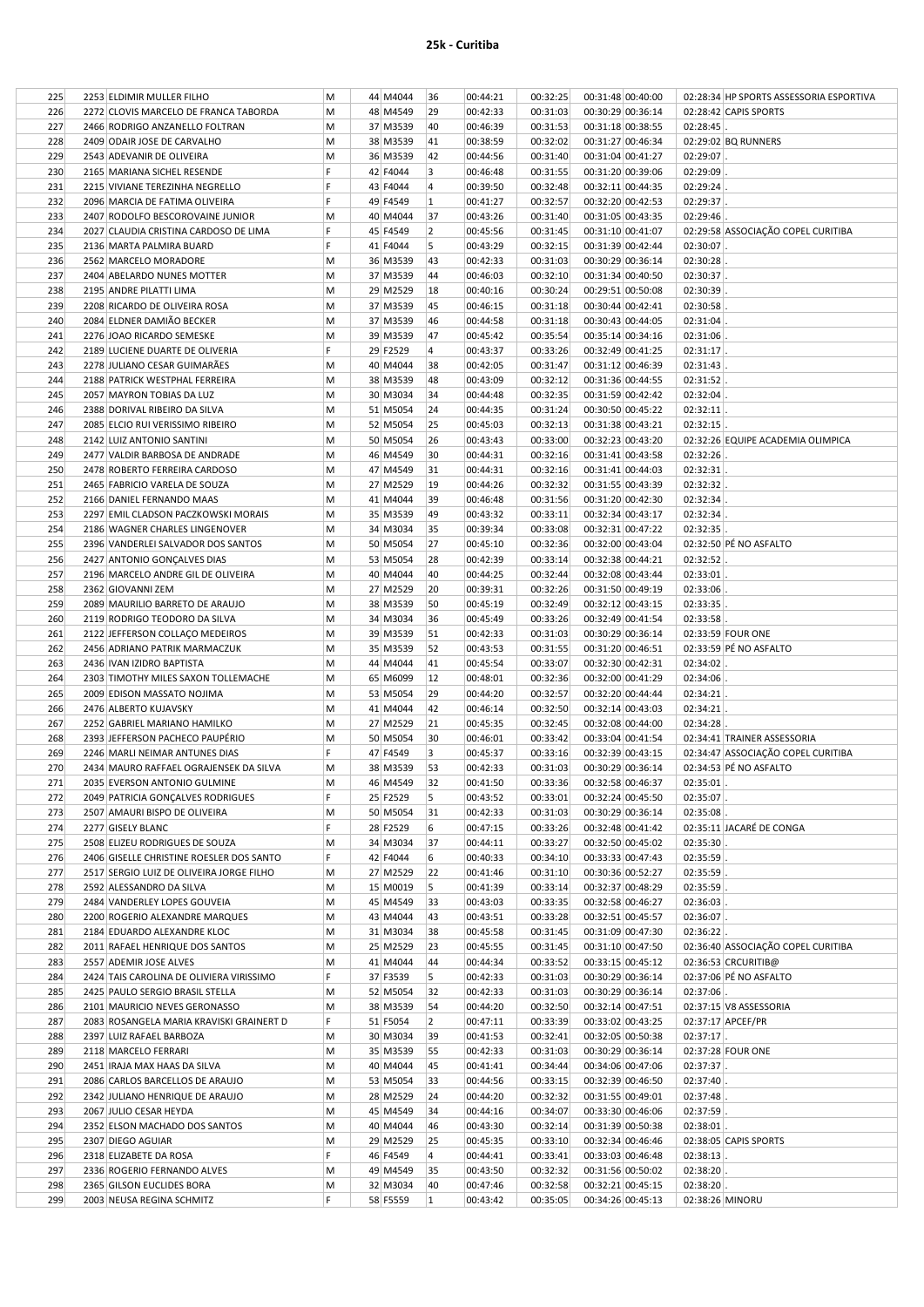| 300 | 2372 NIVERCINO INACIO RIBEIRO        | M | 57 M5559 | 12 | 00:42:40 | 00:33:19 | 00:32:42 00:49:51 |                   |          | 02:38:32 FURUKAWA    |
|-----|--------------------------------------|---|----------|----|----------|----------|-------------------|-------------------|----------|----------------------|
| 301 | 2114 LUCIO FLAVIO BARBIZAN DA ROCHA  | M | 32 M3034 | 41 | 00:45:59 | 00:33:38 | 00:33:00 00:46:30 |                   | 02:39:07 |                      |
| 302 | 2140 SIRIA BITENCOURT DA COSTA       |   | 38 F3539 | 6  | 00:44:54 | 00:34:57 |                   | 00:34:19 00:44:58 | 02:39:08 |                      |
| 303 | 2326 EMERSON MOURA SANDERS           | M | 33 M3034 | 42 | 00:46:50 | 00:33:56 | 00:33:18 00:45:20 |                   |          | 02:39:24 CRCURITIB@  |
| 304 | 2163 EUSTAQUIO DA CONCEIÇÃO FERREIRA | M | 57 M5559 | 13 | 00:44:51 | 00:34:04 | 00:33:27 00:47:05 |                   |          | 02:39:27 V8 ASSESSOF |
| 305 | 2550 RODOLFO PANKRATZ                | M | 52 M5054 | 34 | 00:48:46 | 00:33:50 | 00:33:12 00:43:43 |                   | 02:39:31 |                      |
| 306 | 2519 VALDECIR GIROTO                 | M | 38 M3539 | 56 | 00:42:53 | 00:33:34 | 00:32:57 00:50:18 |                   | 02:39:42 |                      |
| 307 | 2017 ANTONIO CEZAR DOS SANTOS        | M | 41 M4044 | 47 | 00:42:50 | 00:34:03 | 00:33:26 00:49:50 |                   | 02:40:09 |                      |
| 308 | 2147 RENATO RICCO MEDEIROS           | M | 45 M4549 | 36 | 00:47:06 | 00:34:10 | 00:33:33 00:45:25 |                   | 02:40:14 |                      |
| 309 | 2306 JOSE OLIVIO DA COSTA AGUIAR     | M | 55 M5559 | 14 | 00:47:06 | 00:34:10 | 00:33:32 00:45:26 |                   | 02:40:14 |                      |
| 310 | 2284 ADENIR MACEDO BRUGNOLO          | M | 55 M5559 | 15 | 00:45:54 | 00:34:47 | 00:34:09 00:45:25 |                   | 02:40:15 |                      |
|     |                                      |   |          |    |          |          |                   |                   |          |                      |

| 303 | 2326 EMERSON MOURA SANDERS               | M  | 33 M3034 | 42             | 00:46:50 | 00:33:56 | 00:33:18 00:45:20 |                   |                 | 02:39:24 CRCURITIB@                   |
|-----|------------------------------------------|----|----------|----------------|----------|----------|-------------------|-------------------|-----------------|---------------------------------------|
| 304 | 2163 EUSTAQUIO DA CONCEIÇÃO FERREIRA     | M  | 57 M5559 | 13             | 00:44:51 | 00:34:04 | 00:33:27 00:47:05 |                   |                 | 02:39:27 V8 ASSESSORIA                |
| 305 | 2550 RODOLFO PANKRATZ                    | M  | 52 M5054 | 34             | 00:48:46 | 00:33:50 | 00:33:12 00:43:43 |                   | 02:39:31        |                                       |
| 306 | 2519 VALDECIR GIROTO                     | М  | 38 M3539 | 56             | 00:42:53 | 00:33:34 | 00:32:57 00:50:18 |                   | 02:39:42        |                                       |
| 307 | 2017 ANTONIO CEZAR DOS SANTOS            | M  | 41 M4044 | 47             | 00:42:50 | 00:34:03 | 00:33:26 00:49:50 |                   | 02:40:09        |                                       |
| 308 | 2147 RENATO RICCO MEDEIROS               | M  | 45 M4549 | 36             | 00:47:06 | 00:34:10 | 00:33:33 00:45:25 |                   | 02:40:14        |                                       |
|     |                                          |    |          |                |          |          |                   |                   |                 |                                       |
| 309 | 2306 JOSE OLIVIO DA COSTA AGUIAR         | M  | 55 M5559 | 14             | 00:47:06 | 00:34:10 | 00:33:32 00:45:26 |                   | 02:40:14        |                                       |
| 310 | 2284 ADENIR MACEDO BRUGNOLO              | M  | 55 M5559 | 15             | 00:45:54 | 00:34:47 | 00:34:09 00:45:25 |                   | 02:40:15        |                                       |
| 311 | 2292 RICARDO GUILHERME D'OTAVIANO DE CAS | М  | 40 M4044 | 48             | 00:41:54 | 00:33:47 | 00:33:10 00:51:28 |                   | 02:40:19        |                                       |
| 312 | 2300 RAFAEL PERDIGÃO MAIA                | M  | 37 M3539 | 57             | 00:47:59 | 00:33:47 | 00:33:10 00:45:25 |                   | 02:40:21        |                                       |
| 313 | 2514 JULIO CEZAR REIS DALLEDONE          | M  | 44 M4044 | 49             | 00:43:34 | 00:36:07 | 00:35:26 00:45:33 |                   | 02:40:40        |                                       |
| 314 | 2058 MARCELO BECHER                      | M  | 45 M4549 | 37             | 00:41:13 | 00:32:03 | 00:31:27 00:56:02 |                   |                 | 02:40:45 SULGIRO ASSESSORIA ESPORTIVA |
| 315 | 2351 HENRIQUE ANTONIO EMPKE              | M  | 60 M6099 | 13             | 00:47:37 | 00:33:59 | 00:33:21 00:46:11 |                   | 02:41:08        |                                       |
| 316 | 2288 LUIZ EDUARDO VASCONCELOS            | М  | 32 M3034 | 43             | 00:45:30 | 00:34:46 | 00:34:08 00:46:47 |                   | 02:41:11        |                                       |
| 317 | 2389 LEOPOLDO KELLER NETO                | M  | 36 M3539 | 58             | 00:45:31 | 00:34:46 | 00:34:07 00:46:47 |                   | 02:41:11        |                                       |
| 318 | 2181 JEFFERSON DOS REIS                  | M  | 45 M4549 | 38             | 00:43:54 | 00:33:50 | 00:33:13 00:50:16 |                   | 02:41:13        |                                       |
| 319 | 2033 TATIANE TAMIE MATUGUMA              | F  | 31 F3034 | 4              | 00:50:30 | 00:34:31 | 00:33:53 00:42:23 |                   | 02:41:17        |                                       |
| 320 | 2076 AILSON JENCK                        | M  | 42 M4044 | 50             | 00:45:29 | 00:34:11 | 00:33:33 00:48:07 |                   | 02:41:20        |                                       |
| 321 | 2093 ROBERLEI JOSÉ LAZARINE              | М  | 47 M4549 | 39             | 00:43:16 | 00:33:21 | 00:32:43 00:52:22 |                   | 02:41:42        |                                       |
|     |                                          |    |          |                |          |          |                   |                   |                 |                                       |
| 322 | 2107 SYDNEY CESAR LAZARINE               | M  | 51 M5054 | 35             | 00:45:09 | 00:32:23 | 00:31:48 00:52:22 |                   | 02:41:42        |                                       |
| 323 | 2210 CLAUDIA PERDIGÃO MAIA IWANOWSKI     | F  | 45 F4549 | 5              | 00:44:09 | 00:35:43 | 00:35:04 00:46:47 |                   | 02:41:43        |                                       |
| 324 | 2317 PATRICIA SUEKO NAKANISHI            | F  | 33 F3034 | 5              | 00:46:01 | 00:34:40 | 00:34:01 00:47:02 |                   | 02:41:44        |                                       |
| 325 | 2105 LETICIA DIAS PADUA PIRES            | F  | 24 F2024 | $\mathbf{1}$   | 00:44:08 | 00:34:44 | 00:34:06 00:48:49 |                   | 02:41:47        |                                       |
| 326 | 2047 GUILHERME CAVATORTA LINHARES        | М  | 25 M2529 | 26             | 00:52:48 | 00:33:33 | 00:32:55 00:42:33 |                   | 02:41:49        |                                       |
| 327 | 2026 JULIO YAMAMOTO                      | M  | 43 M4044 | 51             | 00:47:16 | 00:34:33 | 00:33:54 00:46:14 |                   | 02:41:57        |                                       |
| 328 | 2029 MAURA WEBBER                        | F  | 47 F4549 | 6              | 00:48:44 | 00:35:32 | 00:34:53 00:42:54 |                   | 02:42:03 MINORU |                                       |
| 329 | 2391 RAFAEL ALISON HITNER                | M  | 36 M3539 | 59             | 00:45:34 | 00:33:36 | 00:32:59 00:49:57 |                   | 02:42:06        |                                       |
| 330 | 2204 MARCOS HENRIQUE RIBEIRO FILHO       | M  | 40 M4044 | 52             | 00:42:33 | 00:31:03 | 00:30:29 00:36:14 |                   | $02:42:10$ .    |                                       |
| 331 | 2040 THAIS DULLIUS FUJITA                | F  | 36 F3539 | 7              | 00:48:07 | 00:33:23 | 00:32:46 00:48:01 |                   | 02:42:17 MINORU |                                       |
| 332 | 2563 ALEXSANDRO TELES                    | M  | 40 M4044 | 53             | 00:46:11 | 00:37:14 | 00:36:33 00:42:31 |                   | 02:42:29        |                                       |
| 333 | 2265 SAMUEL FERNANDO SILVA               | M  | 35 M3539 | 60             | 00:46:00 | 00:34:13 | 00:33:35 00:48:48 |                   |                 | 02:42:36 JACARÉ DE CONGA              |
|     |                                          |    | 52 M5054 | 36             |          | 00:34:44 |                   |                   |                 |                                       |
| 334 | 2530 CLODOALDO BISSI JUNIOR              | M  |          |                | 00:47:27 |          | 00:34:05 00:46:42 |                   | 02:42:58        |                                       |
| 335 | 2283 WILLIAN CRISTIANO FERREIRA RIBAS    | M  | 28 M2529 | 27             | 00:41:37 | 00:33:41 | 00:33:03 00:54:54 |                   | 02:43:15        |                                       |
| 336 | 2444 SERGIO MILARSKI                     | М  | 67 M6099 | 14             | 00:47:34 | 00:34:21 | 00:33:43 00:47:44 |                   | 02:43:22        |                                       |
| 337 | 2250 HUSSEIN ALI EL CHAB                 | M  | 38 M3539 | 61             | 00:46:55 | 00:34:55 | 00:34:16 00:47:57 |                   | 02:44:03        |                                       |
| 338 | 2581 DANIEL QUADROS BRENNER              | M  | 40 M4044 | 54             | 00:46:55 | 00:34:56 | 00:34:17 00:47:55 |                   | 02:44:03        |                                       |
| 339 | 2437 LUIZ CARLOS PEREIRA DA CUNHA FILHO  | M  | 37 M3539 | 62             | 00:46:08 | 00:35:32 | 00:34:53 00:47:36 |                   | 02:44:09        |                                       |
| 340 | 2151 VICENTE CHELLA                      | M  | 51 M5054 | 37             | 00:46:33 | 00:34:53 | 00:34:15 00:48:46 |                   | 02:44:27        |                                       |
| 341 | 2293 ANDERSON MAURO DE ALMEIDA OLIVEIRA  | M  | 35 M3539 | 63             | 00:47:03 | 00:34:26 | 00:33:47 00:49:12 |                   | 02:44:28        |                                       |
| 342 | 2390 LUIS RODRIGUES                      | M  | 50 M5054 | 38             | 00:46:54 | 00:35:24 | 00:34:44 00:47:27 |                   | 02:44:29        |                                       |
| 343 | 2037 PAULO JOSE DA SILVA                 | M  | 43 M4044 | 55             | 00:50:47 | 00:36:35 | 00:35:54 00:41:24 |                   | 02:44:40 MINORU |                                       |
| 344 | 2050 WAGNER ALFREDO DE ALCANTARA TABORDA | M  | 36 M3539 | 64             | 00:50:47 | 00:36:35 | 00:35:54 00:41:24 |                   | 02:44:40 MINORU |                                       |
| 345 | 2491 MARIA BERNADETE MARAN DOS SANTOS    | F  | 54 F5054 | 3              | 00:46:42 | 00:35:53 | 00:35:13 00:46:54 |                   | 02:44:42        |                                       |
| 346 |                                          |    | 42 M4044 | 56             | 00:45:37 | 00:34:51 | 00:34:13 00:50:02 |                   | 02:44:43        |                                       |
|     | 2531 EDILSON DOS SANTOS ABE              | M  |          |                |          |          |                   |                   |                 |                                       |
| 347 | 2178 ÉLIDA DA CUNHA TERRIBAS             | F. | 47 F4549 | $\overline{7}$ | 00:49:30 | 00:35:25 | 00:34:46 00:45:06 |                   |                 | 02:44:47 ASSESSOCOR                   |
| 348 | 2410 RODRIGO ANTONIO MULLER              | M  | 34 M3034 | 44             | 00:48:59 | 00:33:49 | 00:33:12 00:48:48 |                   | 02:44:48        |                                       |
| 349 | 2411 LUIZ ANTONIO DE OLIVEIRA            | M  | 41 M4044 | 57             | 00:42:33 | 00:31:03 | 00:30:29 00:36:14 |                   | 02:44:48        |                                       |
| 350 | 2134 CARLOS TOSHIKATSU TAIRA             | M  | 65 M6099 | 15             | 00:44:41 | 00:37:49 |                   | 00:37:07 00:45:16 | 02:44:53        |                                       |
| 351 | 2539 EVANDRO OLIVEIRA LOPES              | M  | 46 M4549 | 40             | 00:49:33 | 00:32:21 |                   | 00:31:46 00:51:19 | 02:44:59        |                                       |
| 352 | 2506 ROSELY DA LUZ DE OLIVEIRA           | F  | 47 F4549 | 8              | 00:44:58 | 00:35:22 | 00:34:42 00:50:06 |                   | 02:45:08        |                                       |
| 353 | 2423 LILLI MARLENE BURKHARDT SCHEFER     | F  | 58 F5559 | $\overline{2}$ | 00:43:38 | 00:35:58 |                   | 00:35:19 00:50:26 |                 | 02:45:21 OLIMPICA TRAINING            |
| 354 | 2489 ANDRESSA CAILET GIROTTO             | F  | 22 F2024 | 2              | 00:46:44 | 00:35:35 |                   | 00:34:55 00:48:30 | 02:45:44        |                                       |
| 355 | 2500 MARIA DE LOURDES VIEIRA             | F  | 49 F4549 | 9              | 00:49:24 | 00:34:52 | 00:34:14 00:47:15 |                   |                 | 02:45:45 CEL VILA OFICINAS            |
| 356 | 2156 CAROLINA SPROTTE CASTELLI           | F  | 27 F2529 | 7              | 00:48:00 | 00:35:41 | 00:35:02 00:47:07 |                   | 02:45:50        |                                       |
| 357 | 2053 JEFERSON DE OLIVEIRA BOMFIM         | M  | 39 M3539 | 65             | 00:43:59 | 00:34:01 | 00:33:23 00:54:29 |                   | 02:45:52        |                                       |
| 358 | 2091 EMERSON DOS SANTOS MARIA            |    |          | 58             | 00:45:59 |          |                   |                   | 02:46:14        |                                       |
|     |                                          | M  | 42 M4044 |                |          | 00:33:39 | 00:33:02 00:53:34 |                   |                 |                                       |
| 359 | 2381 PAULO TERUHIKO YANO                 | M  | 47 M4549 | 41             | 00:43:13 | 00:33:23 |                   | 00:32:46 00:56:52 | $02:46:14$ .    |                                       |
| 360 | 2523 MARISTELA DE ALMEIDA                | F  | 48 F4549 | 10             | 00:47:14 | 00:35:56 |                   | 00:35:16 00:47:56 | 02:46:22        |                                       |
| 361 | 2193 ELOYR DE ARAUJO MUCKENBERGER        | М  | 39 M3539 | 66             | 00:42:33 | 00:31:03 | 00:30:29 00:36:14 |                   |                 | 02:46:24 A2 SPORTS                    |
| 362 | 2249 GILBERTO STANGE                     | M  | 56 M5559 | 16             | 00:46:31 | 00:33:55 | 00:33:17 00:52:41 |                   | 02:46:24        |                                       |
| 363 | 2344 MARCELO FERNANDES GRACIANO          | M  | 46 M4549 | 42             | 00:45:14 | 00:35:23 | 00:34:44 00:51:09 |                   | 02:46:30        |                                       |
| 364 | 2194 MARCOS MAIA                         | M  | 29 M2529 | 28             | 00:43:41 | 00:33:52 |                   | 00:33:14 00:55:46 | 02:46:33        |                                       |
| 365 | 2103 WILSON LUIS DE OLIVEIRA BRITO       | M  | 48 M4549 | 43             | 00:45:38 | 00:35:15 | 00:34:35 00:51:12 |                   | 02:46:40        |                                       |
| 366 | 2361 GERSON LUIZ KOHLER                  | M  | 53 M5054 | 39             | 00:44:01 | 00:35:18 | 00:34:39 00:52:45 |                   | 02:46:43        |                                       |
| 367 | 2458 ROSANGELA APARECIDA SCUISSIATTO KOM | F  | 54 F5054 | 4              | 00:46:51 | 00:35:39 | 00:35:00 00:49:20 |                   | 02:46:50        |                                       |
| 368 | 2413 AIRTON HAJIME YAMASHITA             | M  | 33 M3034 | 45             | 00:42:33 | 00:31:03 | 00:30:29 00:36:14 |                   | 02:46:53        |                                       |
|     |                                          |    |          |                |          |          |                   | 00:34:29 00:48:28 |                 |                                       |
| 369 | 2377 EMERSON STANGE                      | M  | 63 M6099 | 16             | 00:48:52 | 00:35:09 |                   |                   | 02:46:58        |                                       |
| 370 | 2494 MARIA EMIDIA DOS SANTOS CARDOSO     | F  | 37 F3539 | 8              | 00:47:31 | 00:36:16 |                   | 00:35:36 00:47:50 | 02:47:13        |                                       |
| 371 | 2173 VIVIAN CAROLINE KOERBEL DOMBROWSKI  | F  | 32 F3034 | 6              | 00:45:51 | 00:36:47 |                   | 00:36:06 00:48:30 | $02:47:14$ .    |                                       |
| 372 | 2479 DANIELLI LUCIANE BRIDI              | F  | 40 F4044 | 7              | 00:45:52 | 00:36:46 |                   | 00:36:06 00:48:30 |                 | 02:47:14 CW RUNNERS                   |
| 373 | 2056 FELIPE PILUSKI BILINSKI             | M  | 28 M2529 | 29             | 00:48:54 | 00:35:48 | 00:35:09 00:47:37 |                   | 02:47:28        |                                       |
| 374 | 2360 ANA REGINA DA SILVA VICENTE         | F  | 50 F5054 | 5              | 00:45:40 | 00:36:55 | 00:36:14 00:48:42 |                   | $02:47:31$ .    |                                       |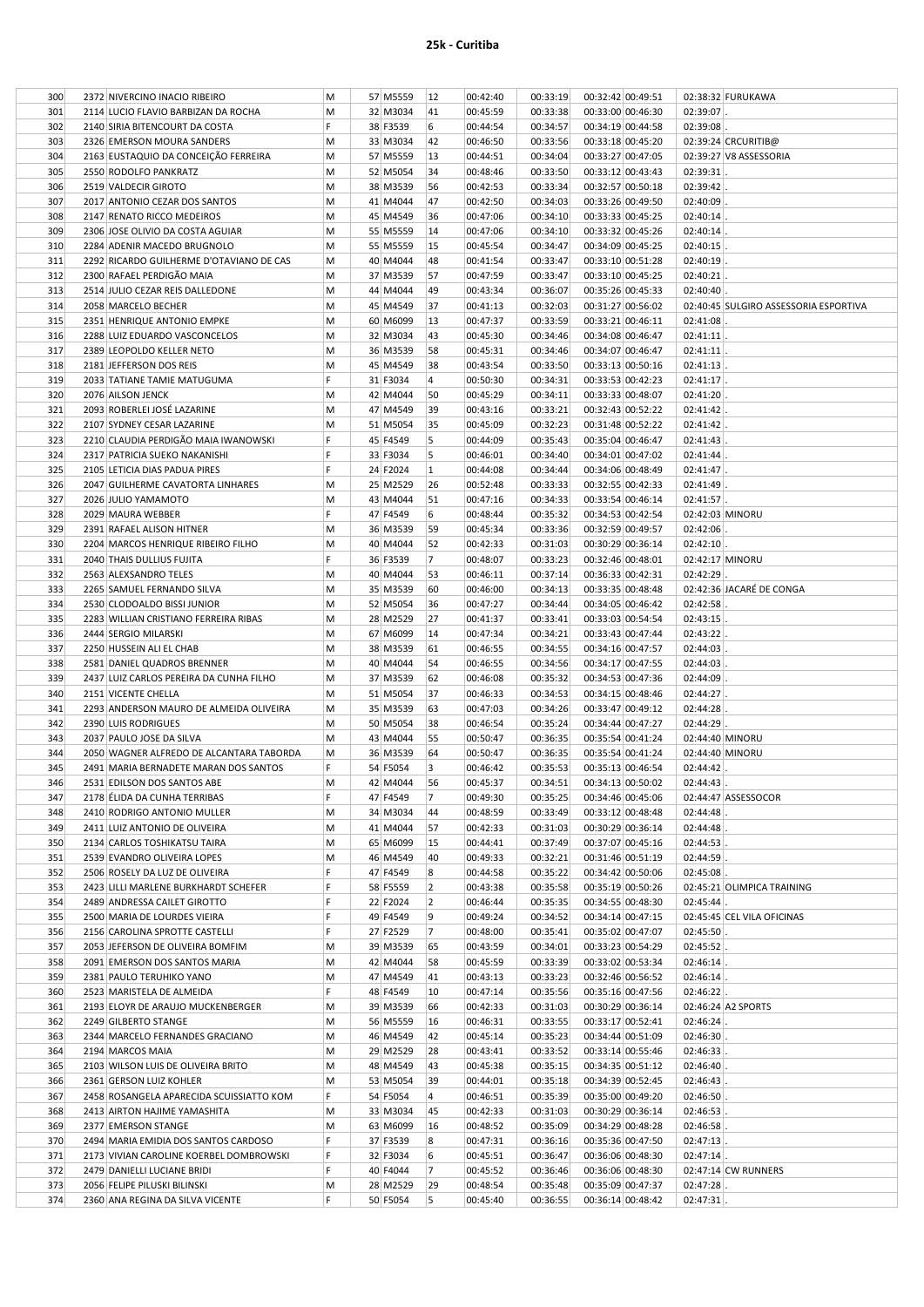|  | 25k - Curitiba |
|--|----------------|
|  |                |

| 375 | 2560 PATRICIA APARECIDA BODZIAK          | F | 26 F2529 | 8  | 00:48:58 | 00:36:04 | 00:35:24 00:47:39 | 02:48:05     |                                         |
|-----|------------------------------------------|---|----------|----|----------|----------|-------------------|--------------|-----------------------------------------|
| 376 | 2236 MISAEL ALVES BORTOLAZ               | M | 38 M3539 | 67 | 00:50:01 | 00:37:16 | 00:36:34 00:44:30 | 02:48:21     |                                         |
| 377 | 2546 JOSÉ JULIANO PETRIW LATYKI          | M | 29 M2529 | 30 | 00:45:45 | 00:35:59 | 00:35:20 00:51:23 | 02:48:27     |                                         |
|     |                                          |   |          |    |          |          |                   |              |                                         |
| 378 | 2357 SERGIO RODRIGUES                    | M | 57 M5559 | 17 | 00:45:04 | 00:34:14 | 00:33:36 00:55:40 | 02:48:34     |                                         |
| 379 | 2556 ROGÉRIO CESAR RAMOS ARARUNA         | М | 37 M3539 | 68 | 00:44:48 | 00:34:33 | 00:33:54 00:55:24 | 02:48:39     |                                         |
| 380 | 2185 JOSUE DO NASCIMENTO COSTA           | М | 53 M5054 | 40 | 00:48:17 | 00:35:45 | 00:35:05 00:49:33 | 02:48:40     |                                         |
|     |                                          | M | 30 M3034 | 46 |          |          |                   |              |                                         |
| 381 | 2187 TIAGO GOULART DA SILVA              |   |          |    | 00:48:18 | 00:35:44 | 00:35:05 00:49:33 | 02:48:40     |                                         |
| 382 | 2455 SERGIO DA SILVA BEZERRA             | M | 45 M4549 | 44 | 00:47:03 | 00:35:58 | 00:35:18 00:50:21 | 02:48:40     |                                         |
| 383 | 2439 REGINALDO PATRIOTA DOS SANTOS       | M | 50 M5054 | 41 | 00:48:01 | 00:35:13 | 00:34:33 00:50:54 | 02:48:41     |                                         |
| 384 | 2534 EDSON SHIGEO NAKAMURA               | М | 36 M3539 | 69 | 00:46:16 | 00:34:58 | 00:34:20 00:53:13 | 02:48:47     |                                         |
|     |                                          |   |          |    |          |          |                   |              |                                         |
| 385 | 2499 SERGIO MOISES GROSSMANN             | M | 41 M4044 | 59 | 00:44:06 | 00:36:36 | 00:35:55 00:52:30 | 02:49:07     |                                         |
| 386 | 2312 GISLAINE DE OLIVEIRA                | F | 32 F3034 | 7  | 00:49:18 | 00:36:19 | 00:35:39 00:47:59 |              | 02:49:15 JACARÉ DE CONGA                |
| 387 | 2313 MARCELO AUGUSTO STADLER PEREIA DE A | M | 47 M4549 | 45 | 00:49:18 | 00:36:19 | 00:35:39 00:48:00 |              | 02:49:16 JACARÉ DE CONGA                |
| 388 | 2073 CELICE VIVIANA DA SILVA             | F | 31 F3034 | 8  | 00:49:32 | 00:36:30 | 00:35:50 00:47:27 |              | 02:49:19 V8 ASSESSORIA                  |
|     |                                          | F |          |    |          |          |                   |              |                                         |
| 389 | 2213 VERONICE TEREZINHA BRESSAN MURAI    |   | 65 F6099 | 2  | 00:47:12 | 00:36:31 | 00:35:50 00:49:47 |              | 02:49:20 MINORU                         |
| 390 | 2070 JAMILLE ZIMMERMANN DA SILVA         | F | 30 F3034 | 9  | 00:49:32 | 00:36:42 | 00:36:02 00:47:07 |              | 02:49:23 V8 ASSESSORIA                  |
| 391 | 2072 DENISE CRISTHINE GOMES              | F | 36 F3539 | 9  | 00:46:38 | 00:37:31 | 00:36:49 00:48:41 |              | 02:49:39 BALA PERDIDA                   |
| 392 | 2457 CLAUDIA SUELENA DE CERQUEIRA        | F | 41 F4044 | 8  | 00:46:45 | 00:36:21 | 00:35:40 00:51:28 |              | 02:50:14 ACADEMIA SWIMEX                |
|     |                                          |   |          |    |          |          |                   |              |                                         |
| 393 | 2109 LUIZ ALCESIO BOAVENTURA DE SOUZA    | M | 52 M5054 | 42 | 00:46:34 | 00:36:18 | 00:35:38 00:51:46 | 02:50:16     |                                         |
| 394 | 2353 MAURICIO CHOINSKI                   | М | 40 M4044 | 60 | 00:47:05 | 00:36:13 | 00:35:32 00:51:36 | $02:50:26$ . |                                         |
| 395 | 2453 LAURA VEIGA CAZELLA SHIMURA         | F | 35 F3539 | 10 | 00:47:06 | 00:36:12 | 00:35:31 00:51:37 | 02:50:26     |                                         |
| 396 | 2369 VICTOR HIDEO SAITO                  | M | 37 M3539 | 70 | 00:47:08 | 00:36:46 | 00:36:06 00:50:42 | 02:50:42     |                                         |
|     |                                          | F |          |    |          |          |                   |              |                                         |
| 397 | 2221 SAMARA DE PAULA NEVES CAETANO       |   | 31 F3034 | 10 | 00:48:26 | 00:36:58 | 00:36:17 00:49:16 | 02:50:57     |                                         |
| 398 | 2310 PATRICIA BLASCO SILVA               | F | 38 F3539 | 11 | 00:49:18 | 00:36:39 | 00:35:58 00:49:06 | 02:51:01     |                                         |
| 399 | 2217 IRONETE MARIA KNAPIK                | F | 52 F5054 | 6  | 00:49:46 | 00:36:00 | 00:35:20 00:49:57 | 02:51:03     |                                         |
| 400 | 2024 JULIO KAZUYA FUJITA                 | M | 47 M4549 | 46 | 00:48:44 | 00:36:44 | 00:36:03 00:49:57 |              | 02:51:28 MINORU                         |
|     |                                          |   |          |    |          |          |                   |              |                                         |
| 401 | 2524 YUKYHIRO INOMATA OIKAVA             | M | 35 M3539 | 71 | 00:46:27 | 00:36:52 | 00:36:12 00:51:57 | 02:51:28     |                                         |
| 402 | 2066 CARMEN SILVIA SPRENGER ANGELICO     | F | 45 F4549 | 11 | 00:50:05 | 00:36:57 | 00:36:15 00:48:49 | 02:52:06     |                                         |
| 403 | 2364 LEILA CAVALCANTE HODECKER           | F | 44 F4044 | 9  | 00:46:47 | 00:37:57 | 00:37:14 00:50:45 |              | 02:52:43 CAPIS SPORTS                   |
| 404 | 2225 ATAIR FURQUIM DOS SANTOS            | M | 56 M5559 | 18 | 00:46:15 | 00:39:49 | 00:39:05 00:47:45 | 02:52:54     |                                         |
|     |                                          |   |          |    |          |          |                   |              |                                         |
| 405 | 2529 MARIA JANAINA BARBOSA MARTINS KUIAV | F | 43 F4044 | 10 | 00:47:52 | 00:37:58 | 00:37:15 00:49:59 |              | 02:53:04 BQ RUNNERS                     |
| 406 | 2269 KAREN MILENA KARASIAKI              | F | 38 F3539 | 12 | 00:49:59 | 00:37:43 | 00:37:02 00:48:23 | 02:53:07     |                                         |
| 407 | 2408 ROSINEY DA SILVA MAGALHAES          | F | 40 F4044 | 11 | 00:46:28 | 00:37:12 | 00:36:30 00:53:16 |              | 02:53:26 BQ RUNNERS                     |
| 408 | 2205 IRINEU SCANDELAI                    | M | 61 M6099 | 17 | 00:50:03 | 00:36:09 | 00:35:29 00:51:57 |              | 02:53:38 CAPIS SPORTS                   |
|     |                                          |   |          |    |          |          |                   |              |                                         |
| 409 | 2314 CELIA APARECIDA DOS SANTOS          | F | 46 F4549 | 12 | 00:48:50 | 00:37:36 | 00:36:54 00:50:26 |              | 02:53:46 JACARÉ DE CONGA                |
| 410 | 2332 ELIANE PABRIÇA SANTOS               | F | 53 F5054 | 7  | 00:50:34 | 00:37:41 | 00:36:59 00:48:37 | 02:53:51     |                                         |
| 411 | 2551 APARECIDO CUCERAVAI                 | M | 51 M5054 | 43 | 00:45:53 | 00:35:00 | 00:34:22 00:59:05 | 02:54:20     |                                         |
| 412 | 2232 ROSANGELA MACHADO DE BRITO          | F | 48 F4549 | 13 | 00:46:47 | 00:37:42 | 00:37:00 00:52:53 | 02:54:22     |                                         |
|     |                                          |   |          |    |          |          |                   |              |                                         |
| 413 | 2392 RUBENS COSTA                        | M | 56 M5559 | 19 | 00:48:22 | 00:37:03 | 00:36:21 00:53:01 | $02:54:47$ . |                                         |
| 414 | 2014 ALESSANDRO MARCOS GONÇALVES         | М | 42 M4044 | 61 | 00:42:33 | 00:31:03 | 00:30:29 00:36:14 |              | 02:55:13 MINORU                         |
| 415 | 2005 SILVIO DE JESUS SIUTA               | М | 58 M5559 | 20 | 00:49:09 | 00:38:36 | 00:37:53 00:50:09 | 02:55:47     |                                         |
| 416 | 2565 CLEBER JOSE DAS NEVES FERREIRA      | M | 35 M3539 | 72 | 00:50:22 | 00:36:30 |                   | 02:55:58     |                                         |
|     |                                          |   |          |    |          |          | 00:35:49 00:53:17 |              |                                         |
| 417 | 2431 EDUARDO STIVAL                      | M | 34 M3034 | 47 | 00:46:32 | 00:36:55 | 00:36:13 00:56:24 | 02:56:04     |                                         |
| 418 | 2356 LIDIA MIRTA CABRERA                 | F | 49 F4549 | 14 | 00:53:11 | 00:38:57 | 00:38:13 00:46:04 |              | 02:56:25 MINORU                         |
| 419 | 2162 ONACIR BUENO MARCONDES              | M | 46 M4549 | 47 | 00:48:02 | 00:39:49 | 00:39:05 00:49:56 | 02:56:52     |                                         |
| 420 | 2164 CLAUDIA MARIA PUDEULKO              |   | 44 F4044 | 12 | 00:48:41 | 00:39:31 | 00:38:47 00:49:53 | 02:56:52     |                                         |
|     |                                          |   |          |    |          |          |                   |              |                                         |
| 421 | 2044 TIAGO RIBEIRO SALES                 | M | 33 M3034 | 48 | 00:52:15 | 00:38:08 | 00:37:25 00:49:20 |              | 02:57:08 MINORU                         |
| 422 | 2257 NATALIA DOS SANTOS FRANCHETTI       | F | 31 F3034 | 11 | 00:52:17 | 00:38:07 | 00:37:24 00:49:20 | 02:57:08     |                                         |
| 423 | 2395 MICHELE DAS GRAÇAS FIGUEIRA         | F | 39 F3539 | 13 | 00:52:17 | 00:38:07 | 00:37:24 00:49:20 | $02:57:08$ . |                                         |
| 424 | 2485 LEAN MARTINS MOLITOR                | М | 25 M2529 | 31 | 00:52:43 | 00:36:30 | 00:35:49 00:52:19 | 02:57:21     |                                         |
|     |                                          |   |          |    |          |          |                   |              |                                         |
| 425 | 2301 JULIO CESAR BARBOZA AFONSO          | M | 41 M4044 | 62 | 00:47:58 | 00:36:36 | 00:35:55 00:57:00 | 02:57:29     |                                         |
| 426 | 2021 JOAO LUIZ BANDEIRA                  | M | 44 M4044 | 63 | 00:52:15 | 00:37:19 | 00:36:37 00:51:26 |              | 02:57:37 MINORU                         |
| 427 | 2245 DENISE FERNANDES                    | F | 28 F2529 | 9  | 00:48:30 | 00:38:29 | 00:37:47 00:53:18 | 02:58:04     |                                         |
| 428 | 2199 JOSE CARLOS DOMANSKI                | M | 62 M6099 | 18 | 00:49:29 | 00:38:11 | 00:37:28 00:53:04 | 02:58:12     |                                         |
| 429 |                                          |   | 29 M2529 | 32 |          | 00:38:59 |                   | $02:58:20$ . |                                         |
|     | 2555 ROBERT FERNANDO DOS SANTOS          | M |          |    | 00:48:21 |          | 00:38:16 00:52:44 |              |                                         |
| 430 | 2220 ALBERTO ISSAO UCHIDA                | М | 35 M3539 | 73 | 00:45:12 | 00:36:23 | 00:35:43 01:01:04 |              | 02:58:22 MINORU                         |
| 431 | 2315 ROSANE MARISE WENTZ                 | F | 53 F5054 | 8  | 00:51:04 | 00:38:40 | 00:37:58 00:50:43 | 02:58:25     |                                         |
| 432 | 2206 ISRAEL DEMOGALSKI                   | M | 39 M3539 | 74 | 00:49:23 | 00:38:12 | 00:37:29 00:53:27 | 02:58:31     |                                         |
| 433 | 2207 VIVIAN MAINARDES DEMOGALSKI         | F | 37 F3539 | 14 | 00:49:23 | 00:38:12 | 00:37:30 00:53:26 | $02:58:31$ . |                                         |
|     |                                          |   |          |    |          |          |                   |              |                                         |
| 434 | 2334 KAMILLE ELISSA KARASIAKI            | F | 28 F2529 | 10 | 00:50:00 | 00:37:43 | 00:37:01 00:53:50 | 02:58:34     |                                         |
| 435 | 2088 LUIZ FERNANDO STAPASSOLI            | М | 50 M5054 | 44 | 00:47:16 | 00:36:58 | 00:36:16 00:58:25 | 02:58:55     |                                         |
| 436 | 2282 FRANCISCO RONQUI                    | M | 44 M4044 | 64 | 00:45:16 | 00:43:53 | 00:43:04 00:46:51 |              | 02:59:04 MEIRELLES ASSESSORIA ESPORTIVA |
| 437 | 2493 RITA DA LUS SZARNIK                 | F | 40 F4044 | 13 | 00:42:33 | 00:31:03 | 00:30:29 00:36:14 | 02:59:12     |                                         |
|     |                                          |   |          |    |          |          |                   |              |                                         |
| 438 | 2126 TADEU LITWIN                        | М | 54 M5054 | 45 | 00:46:37 | 00:37:32 | 00:36:50 00:58:17 | 02:59:16     |                                         |
| 439 | 2414 PATRICIA EMI YAMASHITA              | F | 36 F3539 | 15 | 00:49:37 | 00:38:25 | 00:37:42 00:53:34 | 02:59:18     |                                         |
| 440 | 2415 ADILSON JOSE BREY                   | М | 37 M3539 | 75 | 00:49:38 | 00:38:24 | 00:37:42 00:53:34 | 02:59:18     |                                         |
| 441 | 2233 NANCI NOEMI CENTURION BRASIL        | F | 43 F4044 | 14 | 00:49:18 | 00:37:08 | 00:36:26 00:56:29 | 02:59:21     |                                         |
|     |                                          |   |          |    |          |          |                   |              |                                         |
| 442 | 2474 ANA PAULA SILVA DEISS MAKIOSZEK     | F | 41 F4044 | 15 | 00:48:30 | 00:39:02 | 00:38:18 00:53:38 | 02:59:28     |                                         |
| 443 | 2570 INDIA ESTRELLA GODINHO ZORNING      | F | 58 F5559 | 3  | 00:49:58 | 00:37:57 | 00:37:15 00:54:59 | 03:00:09     |                                         |
| 444 | 2445 ADÉLIO SCHEREMETA JUNIOR            | M | 38 M3539 | 76 | 00:53:06 | 00:38:27 | 00:37:45 00:52:00 | 03:01:18     |                                         |
| 445 | 2048 ROSMARI GONÇALVES FARIA             | F | 40 F4044 | 16 | 00:51:44 | 00:38:39 | 00:37:56 00:53:39 | 03:01:58     |                                         |
|     |                                          | F |          |    |          |          |                   |              |                                         |
| 446 | 2203 MERLE ROSE SHINDLER SCARAMELLA SCAN |   | 60 F6099 | 3  | 00:50:55 | 00:40:07 | 00:39:22 00:52:33 | $03:02:57$ . |                                         |
| 447 | 2051 RAPHAEL MARINHO CAROLINO            | M | 28 M2529 | 33 | 00:55:23 | 00:40:15 | 00:39:31 00:48:54 | 03:04:03     |                                         |
|     |                                          |   |          |    |          |          |                   |              |                                         |
| 448 | 2230 SIDNEY GONÇALVES                    | M | 45 M4549 | 48 | 00:39:02 | 00:33:59 | 00:33:21 01:17:54 | $03:04:16$ . |                                         |
| 449 | 2548 DANIELA CARLA BARRETO GOMES         | F | 35 F3539 | 16 | 00:53:31 | 00:38:37 | 00:37:54 00:54:23 | $03:04:25$ . |                                         |